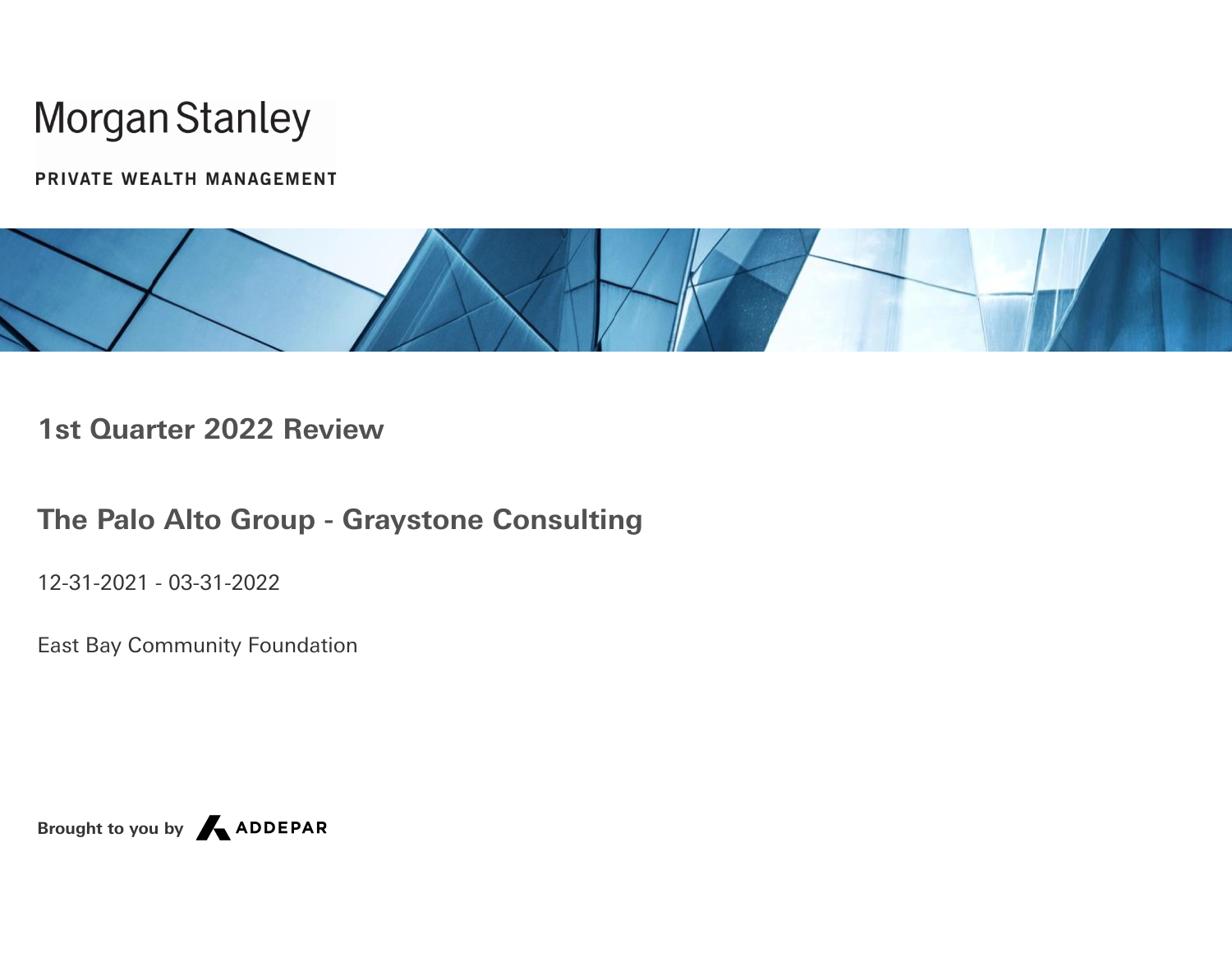

## **Investment Pool Overview**

Cash Pool Objective: The goal of the Cash Pool is capital preservation with a secondary objective of current income. The pool utilizes an SEC-registered money market fund, also invests in FDIC<br>Insured CD's at local communi

**Short-Term Pool Objective**: The goal of the Short-Term Pool is to provide current income consistent with short-term fixed income investments with a secondary objective of capital preservation.<br>The pool utilizes a combinat

**Intermediate-Term Pool Objective:** The Intermediate-Term Pool is structured to prioritize intermediate-term growth over capital preservation. The pool is a diversified portfolio composed of<br>global stocks and bonds, includ

<mark>Long-Term Environmental, Social, Governance (ESG) - Impact Pool Objective</mark>: The Environmental, Social, Governance (ESG) – Impact Pool is based on a belief in community, equity and<br>sustainable business, and its assets mirr

<mark>Long-Term Core Diversified Pool Objective</mark>: The Long-Term Core Diversified Pool is structured to prioritize long-term growth over capital preservation. The pool is a diversified portfolio<br>composed of global stocks and bon

<mark>Opportunity Pool Objective</mark>: The Opportunity Pool is structured to prioritize long-term growth over capital preservation. The pool is a diversified "Minority and/or women-owned business<br>enterprise" (MWBE) portfolio compos



Only includes assets for which Legal Entity is ESG Cash Pool AND assets for which Display - Level 1 Asset Class is not Unknown (excludes unassigned account fees)



FIXED INCOME & PREFERREDS 90% CASH 10%

Only includes assets for which Legal Entity is Short Term Investment Pool



#### **ESG Cash Pool Short-Term Pool**

#### **Intermediate-Term Pool**



Only includes assets for which Legal Entity is Intermediate Term Investment Pool



Only includes assets for which Legal Entity is Long Term ESG - Impact Pool

Only includes assets for which Legal Entity is Long Term Core Diversified Pool Only includes assets for which Legal Entity is Opportunity Pool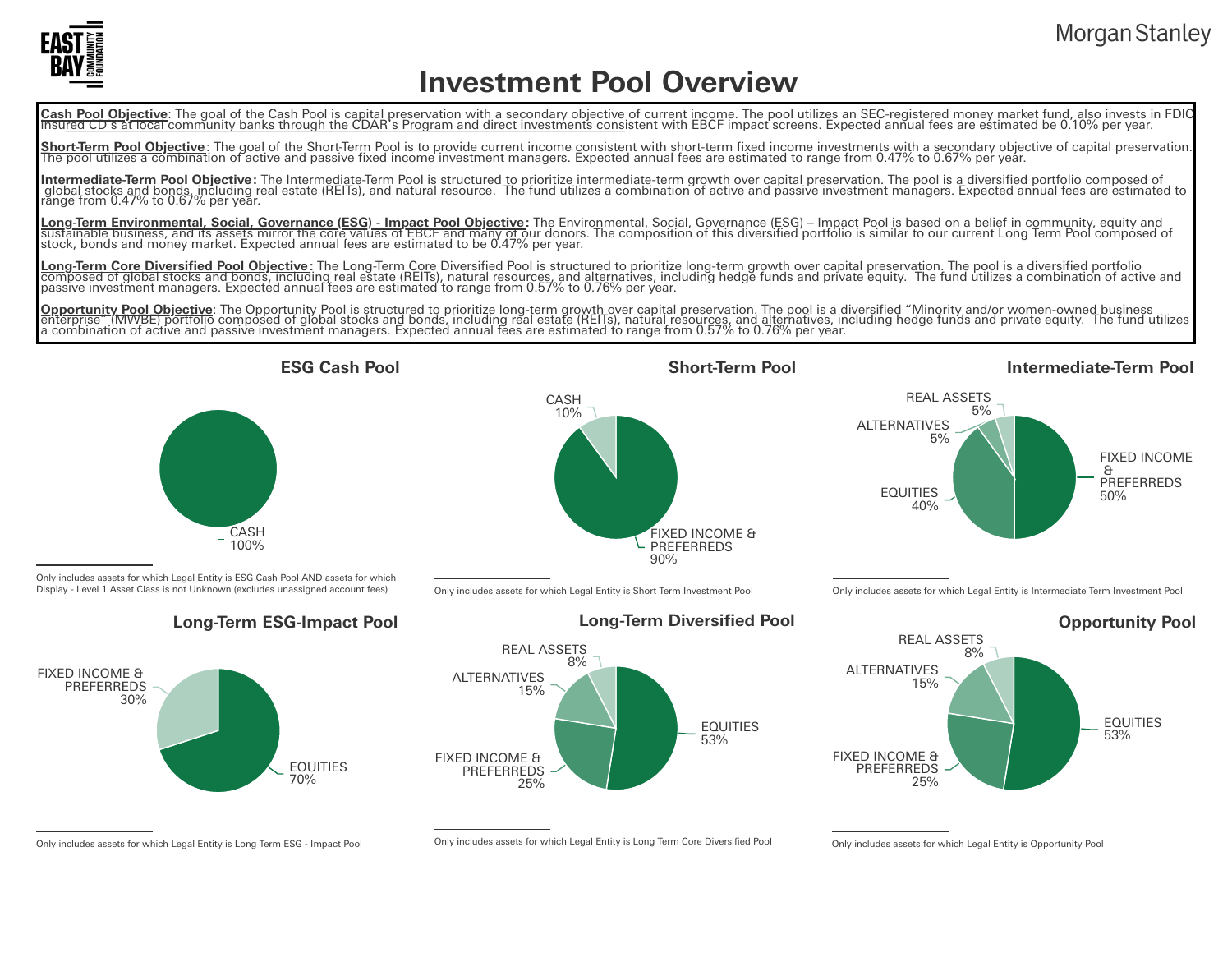

## **Investment Performance Summary**

**Morgan Stanley** 

|                                        | <b>Value</b>  | Mar<br>2022 | Q1 22      | <b>YTD</b> | 1 Yr.      | 3 Yr.  |       | <b>Since</b>     |                                     |
|----------------------------------------|---------------|-------------|------------|------------|------------|--------|-------|------------------|-------------------------------------|
| 1. Lowest Risk                         | \$502,543,773 |             |            |            |            |        | 5 Yr. | <b>Inception</b> | <b>Inception Date</b><br>12-31-2009 |
| <b>ESG Cash Pool</b>                   | \$502,543,773 |             |            |            |            |        |       |                  | 12-31-2009                          |
| <b>Time-Weighted Return (TWR)</b>      |               | $(0.05\%)$  | $(0.10\%)$ | $(0.10\%)$ | $(0.08\%)$ | 0.69%  | 1.10% | 0.54%            |                                     |
| <b>IPS Benchmark Return</b> 1*         |               |             |            |            |            |        |       |                  |                                     |
|                                        |               | 0.02%       | 0.03%      | 0.03%      | 0.06%      | 0.76%  | 1.09% | 0.51%            |                                     |
| 2. Low Risk                            | \$1,890,454   |             |            |            |            |        |       |                  | 12-31-2009                          |
| <b>Short Term Investment Pool</b>      | \$1,890,454   |             |            |            |            |        |       |                  | 12-31-2009                          |
| <b>Time-Weighted Return (TWR)</b>      |               | $(1.72\%)$  | $(3.28\%)$ | $(3.28\%)$ | $(3.99\%)$ | 0.10%  | 0.68% | 1.46%            |                                     |
| IPS Benchmark Return 2*                |               | $(0.28\%)$  | $(0.55\%)$ | $(0.55\%)$ | $(0.58\%)$ | 1.05%  | 1.28% | 0.74%            |                                     |
| 3. Medium Risk                         | \$12,951,494  |             |            |            |            |        |       |                  | 12-31-2009                          |
| Intermediate Term Investment Pool      | \$12,951,494  |             |            |            |            |        |       |                  | 12-31-2009                          |
| <b>Time-Weighted Return (TWR)</b>      |               | $(0.08\%)$  | $(6.63\%)$ | $(6.63\%)$ | 0.74%      | 6.73%  | 5.43% | 5.30%            |                                     |
| <b>IPS Benchmark Return</b> $3*$       |               | $(0.46\%)$  | $(5.46\%)$ | $(5.46\%)$ | 1.43%      | 7.09%  | 6.19% | 5.73%            |                                     |
| 4. Higher Risk                         | \$14,278,054  |             |            |            |            |        |       |                  | 06-25-2014                          |
| Long Term ESG - Impact Pool            | \$14,278,054  |             |            |            |            |        |       |                  | 06-25-2014                          |
| <b>Time-Weighted Return (TWR)</b>      |               | 0.63%       | $(5.80\%)$ | $(5.80\%)$ | 2.36%      | 10.00% | 8.28% | 7.06%            |                                     |
| <b>IPS Benchmark Return</b> $4^*$      |               | 0.72%       | $(5.46\%)$ | $(5.46\%)$ | 4.17%      | 10.80% | 9.55% | 7.51%            |                                     |
| 5. Highest Risk                        | \$132,460,146 |             |            |            |            |        |       |                  | 12-31-2009                          |
| <b>Long Term Core Diversified Pool</b> | \$97,330,323  |             |            |            |            |        |       |                  | 12-31-2009                          |
| <b>Time-Weighted Return (TWR)</b>      |               | 0.95%       | $(5.97\%)$ | $(5.97\%)$ | 4.40%      | 10.36% | 7.73% | 6.53%            |                                     |
| <b>IPS Benchmark Return</b> $5^*$      |               | 0.62%       | $(4.90\%)$ | $(4.90\%)$ | 3.45%      | 8.52%  | 7.43% | 6.93%            |                                     |
| <b>Opportunity Pool</b>                | \$35,129,823  |             |            |            |            |        |       |                  | 05-15-2020                          |
| <b>Time-Weighted Return (TWR)</b>      |               | 1.26%       | $(3.85\%)$ | $(3.85\%)$ | 6.20%      |        |       | 24.26%           |                                     |
| <b>IPS Benchmark Return</b> $6*$       |               | 0.62%       | $(4.90\%)$ | $(4.90\%)$ | 3.45%      |        |       | 17.21%           |                                     |
|                                        |               |             |            |            |            |        |       |                  |                                     |

1. The ESG Cash Pool benchmark index is based on the 3-Month Treasury Bill Index.

2. The Short-Term Pool benchmark is based on the Barclays 9-12 month Treasury Bond Index

3. The Intermediate-Term Pool benchmark composite is based on <sup>a</sup> 50% MSCI AC World IMI Net Index / 50% FTSE World Govt Bond Index and 40% BC Corp / 10% BC High Yield / 26.5% S&P 500 / 5% R2000 / 12.5% MSCI EAFE Net / 6% MSCI EM Net and 50% MSCI AC World IMI Net Index / 50% FTSE World Govt Bond Index and 40% MSCI AC World IMI Net Index / 60% FTSE World Govt Bond Index

4. The ESG-Impact Pool benchmark composite is based on <sup>a</sup> 70% MSCI AC World IMI net Index / 30% Barclays US Aggregate Bond Index

5. The Long-Term Pool benchmark composite is based on <sup>a</sup> 65% MSCI AC World IMI net Index / 5% HFRI FOF Con / 25% FTSE WGBI Index / 5% 3M US T-Bills mix, and <sup>a</sup> 42.5% S&P 500 / 9% R2000 / 16.5% MSCI EAFE Net / 7% MSCI EM Net /15% BC Corp / 10% BC High Yield, and 63% MSCI AC World IMI net Index / 10% HFRI Div / 27% FTSE WGBI Index and 65% MSCI AC World IMI net Index / 5% HFRI Div / 30% FTSE WGBI Index, and 60% MSCI AC World IMI net / 40% FTSE WGBI Index .

6. The Opportunity Pool benchmark composite is based on <sup>a</sup> 65% MSCI AC World IMI net Index / 5% HFRI FOF Con / 25% FTSE WGBI Index / 5% 3M US T-Bills mix

Please see the detailed pool pages for complete benchmark definitions and allocations

.

This information is subject to change and, while we believe this information to be reliable, Morgan Stanley bears no responsibility whatsoever for any errors or omissions. Past performance is not a guide to the future perf performance results and historical information provided displayed herein may have been adversely or favorably impacted by events and economic conditions that will not prevail in the future. Therefore, caution must be used future performance of any strategy, fund, manager or group of managers. Values for the cash pool CDARs have been supplied to Morgan Stanley by East Bay Community Foundation through March 31, 2022.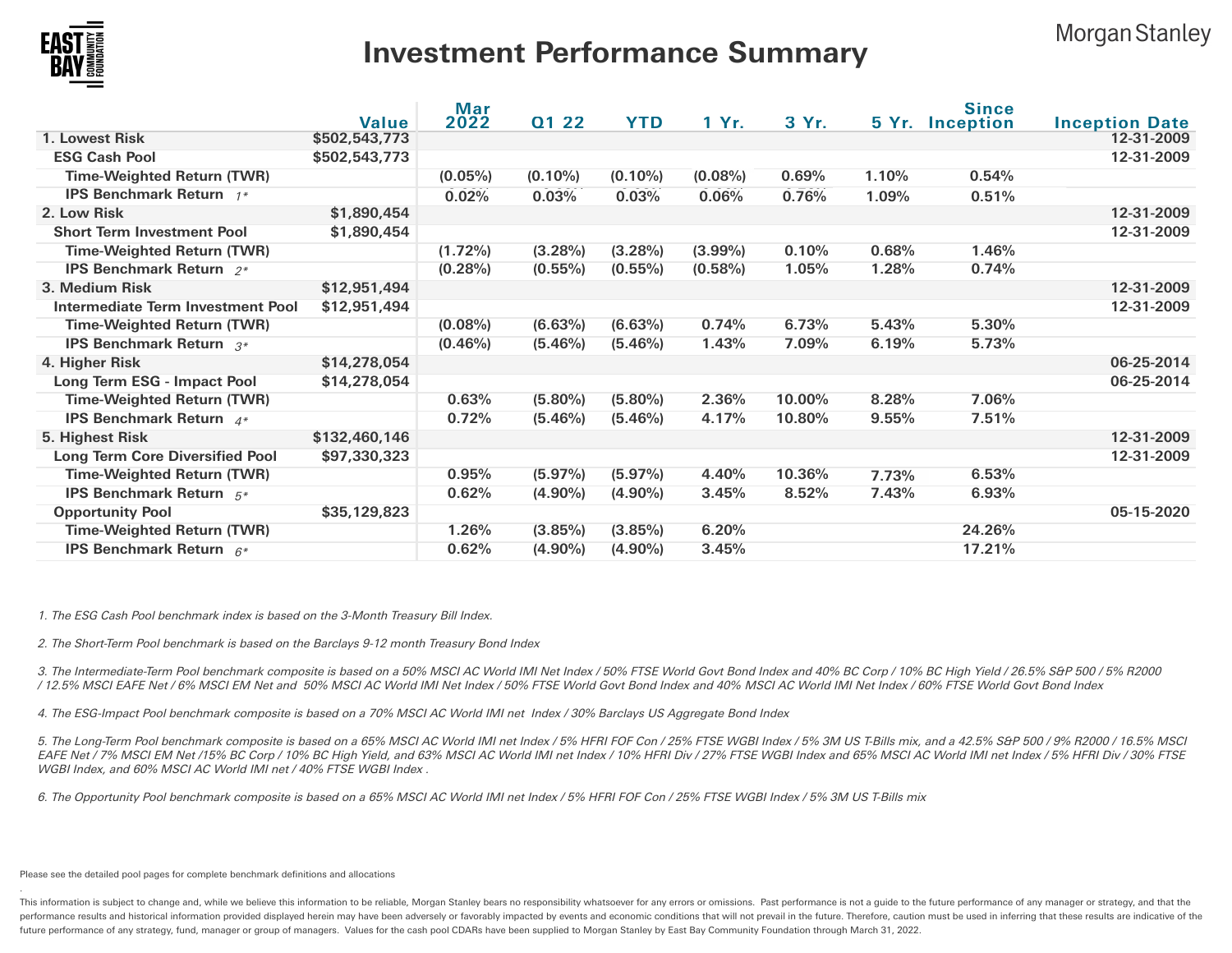

## **ESG Cash Pool**

Fund Objective: The goal of the ESG Cash Pool is capital preservation with a secondary objective of current income. This pool is appropriate for fund holders with a grantmaking horizon of less than one year and average annual spending rate of greater than 33% of their fund balance per year.

The pool utilizes an SEC-registered money market fund, also invests in FDIC insured CD's at local community banks through the CDAR's Program and direct investments consistent with EBCF impact screens.. Expected annual fees are estimated be 0.10% per year.

|                                        | Value         | Mar<br>2022 | Q1 22      | YTD        | Yr.        | 3 Yr. | 5 Yr.    | Since<br>Inception | 2017    | 2018  | 2019  | 2020     | 2021  |
|----------------------------------------|---------------|-------------|------------|------------|------------|-------|----------|--------------------|---------|-------|-------|----------|-------|
| <b>ESG Cash Pool</b>                   | \$502,543,773 |             |            |            |            |       |          |                    |         |       |       |          |       |
| Time-Weighted Return (TWR)             |               | $(0.05\%)$  | $(0.10\%)$ | $(0.10\%)$ | $(0.08\%)$ | 0.69% | $1.10\%$ | 0.44%              | $.04\%$ | 1.95% | 2.19% | $0.45\%$ | 0.05% |
| Annualized FTSE USBIG Treasury Bill 3M |               | 0.02%       | 0.03%      | 0.03%      | 0.06%      | 0.76% | .09%     | 0.51%              | 0.84%   | '.86% | 2.25% | 0.58%    | 0.05% |

Only includes assets for which Legal Entity is ESG Cash Pool



| <b>Fund Overview:</b>                                        |                             |  |  |  |  |  |  |
|--------------------------------------------------------------|-----------------------------|--|--|--|--|--|--|
| <b>Total Assets:</b>                                         | \$502,543,773               |  |  |  |  |  |  |
| <b>Number of Sub-Advisors:</b>                               | 5                           |  |  |  |  |  |  |
| <b>Annual Expense:</b>                                       | 0.08%                       |  |  |  |  |  |  |
| <b>Number of Fund Holders</b>                                |                             |  |  |  |  |  |  |
| in the Pool:                                                 | 210                         |  |  |  |  |  |  |
| <b>Investment Consultant:</b>                                | <b>Graystone Consulting</b> |  |  |  |  |  |  |
| <b>Fund Objective:</b>                                       | <b>Capital Preservation</b> |  |  |  |  |  |  |
| <b>Pool Risk Profile:</b>                                    | <b>Lowest Risk</b>          |  |  |  |  |  |  |
| Only includes assets for which Legal Entity is ESG Cash Pool |                             |  |  |  |  |  |  |

Other: Global Cash (4%), US Fixed Income Tax Exmpt (0%)

Only includes assets for which Legal Entity is ESG Cash Pool AND assets for which Display - Level 1 Asset Class is not Unknown (excludes unassigned account fees)

Annual fees include investment manager expenses of 0.08% as of 03.31.2022. The Cash Pool benchmark index is based on the 3-Month Treasury Bill Index. This information is subject to change and, while we believe this informa responsibility whatsoever for any errors or omissions. Past performance is not a guide to the future performance of any manager or strategy, and that the performance results and historical information provided displayed he impacted by events and economic conditions that will not prevail in the future. Therefore, caution must be used in inferring that these results are indicative of the future performance of any strategy, fund, manager or gro more depository institutions. Values for the cash pool CDARs have been supplied to Morgan Stanley by East Bay Community Foundation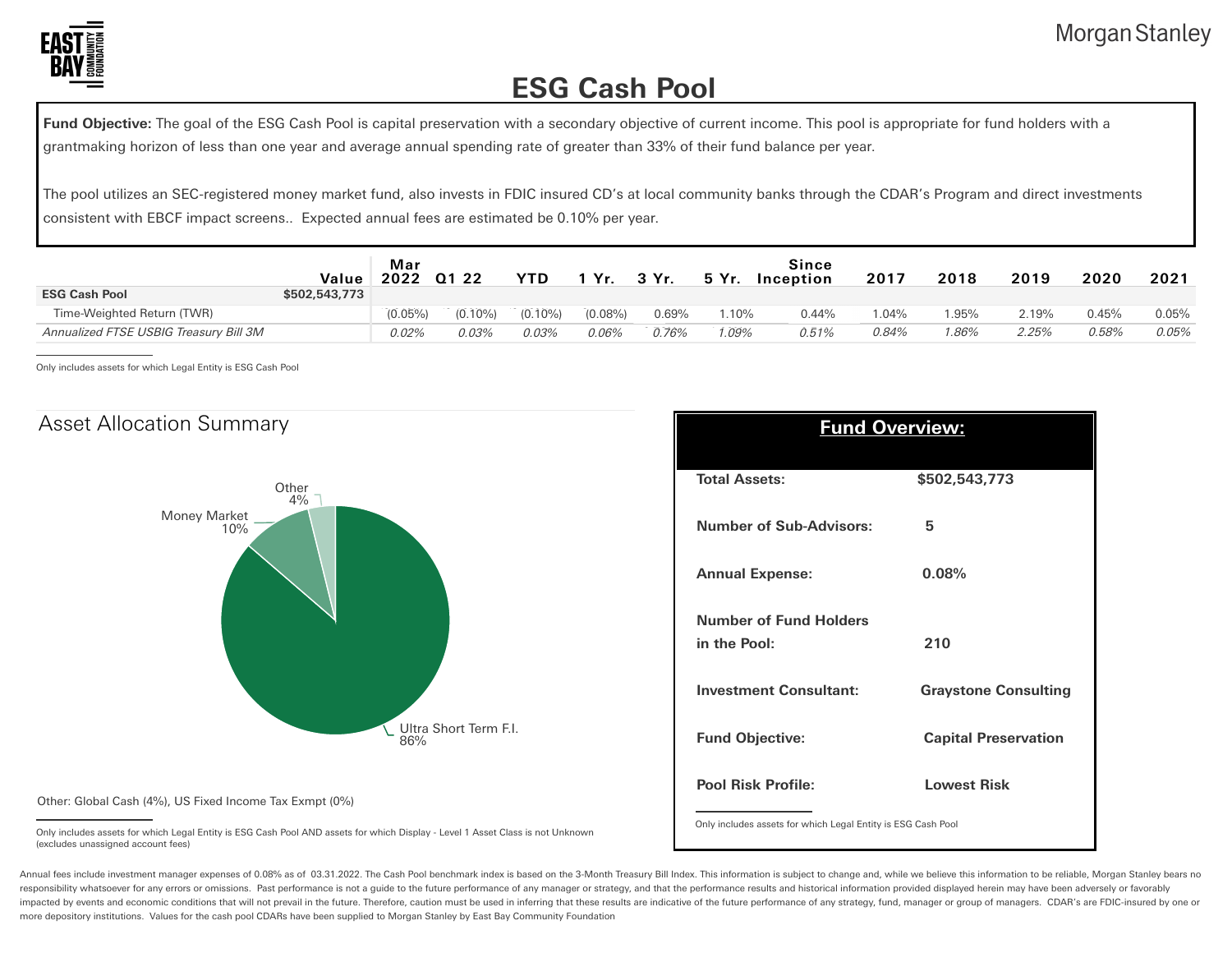

.

## **Short-Term Investment Pool**

**Fund Objective:** The goal of the Short-Term Pool is to provide current income consistent with short-term fixed income investments with a secondary objective of capital preservation. The pool is appropriate for fund holders with a grantmaking horizon between one and three years and average annual spending of approximately 33%.

The pool is a diversified portfolio and utilizes a combination of active and passive fixed income investment managers. Expected annual fees are estimated to range from 0.47% to 0.67% per year

|                                           | Value       | Mar<br>2022 | Q1 22   | <b>YTD</b> | 1 Yr.      | 3 Yr.    | 5 Yr.   | Since<br>Inception | 2017  | 2018    | 2019  | 2020  | 2021       |
|-------------------------------------------|-------------|-------------|---------|------------|------------|----------|---------|--------------------|-------|---------|-------|-------|------------|
| <b>Short Term Investment Pool</b>         | \$1,890,454 |             |         |            |            |          |         |                    |       |         |       |       |            |
| Time-Weighted Return (TWR)                |             | $.72\%$     | (3.28%) | $(3.28\%)$ | $(3.99\%)$ | $0.10\%$ | 0.68%   | 1.46%              | l.56% | $.18\%$ | 2.46% | 2.98% | $(0.93\%)$ |
| Annualized FTSE USBIG Treasury Bill 3M    |             | 0.02%       | 0.03%   | 0.03%      | 0.06%      | 0.76%    | $.09\%$ | 0.51%              | 0.84% | 1.86%   | 2.25% | 0.58% | 0.05%      |
| Annualized Bloomberg US Treasury Bills 9- |             | (0.28%)     | (0.55%) | $(0.55\%)$ | $(0.58\%)$ | .05%     | .28%    | 0.74%              | 0.64% | 1.91%   | 2.92% | .59%  | 0.04%      |

Only includes assets for which Legal Entity is Short Term Investment Pool

#### Asset Allocation Summary

| ASSET CLASS             | CURRENT<br>TACTICAL<br>ALLOCATION | POLICY BAND            | <b>STRATEGIC</b><br>ALLOCATION |
|-------------------------|-----------------------------------|------------------------|--------------------------------|
| Cash                    | 4.50%                             | $0.00\%$ - 10.00 %     | 10.00%                         |
| Global Cash             | 4.50%                             |                        |                                |
| Fixed Income & Preferr  | 95.50%                            | $80.00 \% - 100.00 \%$ | $90.00\%$                      |
| Short Term Fixed Income | 95.50%                            |                        |                                |
| <b>Total</b>            | 100.00%                           |                        | 100.00%                        |

Only includes assets for which Legal Entity is Short Term Investment Pool AND assets for which Display - Level 1 Asset Class is one of the following: Cash, Equities, Fixed Income, or Fixed Income & Preferreds

| <b>Fund Overview:</b>          |                             |  |  |  |  |  |  |
|--------------------------------|-----------------------------|--|--|--|--|--|--|
| <b>Total Assets:</b>           | \$1,890,454                 |  |  |  |  |  |  |
| <b>Number of Sub-Advisors:</b> | 1                           |  |  |  |  |  |  |
| <b>Annual Expense Ratio:</b>   | 0.57%                       |  |  |  |  |  |  |
| <b>Number of Fund Holders</b>  |                             |  |  |  |  |  |  |
| in the Pool:                   | 35                          |  |  |  |  |  |  |
| <b>Investment Consultant:</b>  | <b>Graystone Consulting</b> |  |  |  |  |  |  |
| <b>Fund Objective:</b>         | <b>Short-Term Income</b>    |  |  |  |  |  |  |
| <b>Pool Risk Profile:</b>      | <b>Low Risk</b>             |  |  |  |  |  |  |

Only includes assets for which Legal Entity is Short Term Investment Pool

Annual fees include investment manager expenses of 0.57% and custody and consulting fees of 0.17% as of 3.31.2022. The Short-Term Pool did not exist prior to November 2009. For prior periods, performance is simulated based investment managers (47.5% PIMCO Low Duration Inst., 47.5% Vanguard Short-Term Bond Index and 5% Citi 3-Month Treasury Bill Index). The expense ratio is based on the published expense ratios for all mutual fund investments on the Barclays 9-12 month Treasury Bond Index. This information is subject to change and, while we believe this information to be reliable, Morgan Stanley bears no responsibility whatsoever for any errors or omissions. Pa performance of any manager or strategy, and that the performance results and historical information provided displayed herein may have been adversely or favorably impacted by events and economic conditions that will not pr used in inferring that these results are indicative of the future performance of any strategy, fund, manager or group of managers.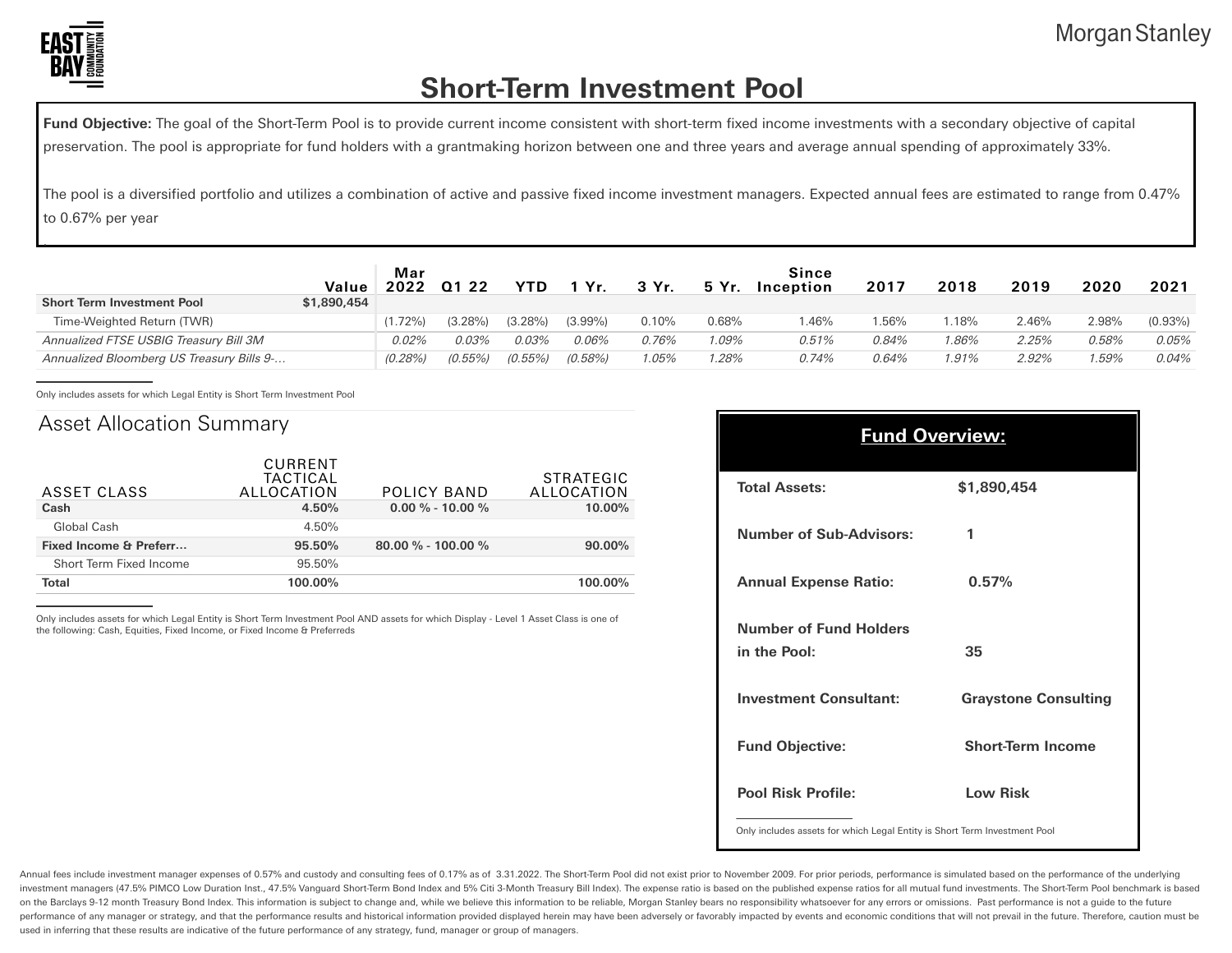

## **Intermediate-Term Investment Pool**

Fund Objective: The goal of the Intermediate-Term Pool is moderate growth of principal with a secondary objective of capital preservation and is appropriate for fund holders with a grantmaking horizon between three and seven years and average annual spending of approximately 15%.

The Intermediate-Term Pool is structured to prioritize intermediate-term growth over capital preservation. The pool is a diversified portfolio composed of global stocks and bonds, including real estate (REITs), and natural resource. The fund utilizes a combination of active and passive investment managers. Expected annual fees are estimated to range from 0.47% to 0.67% per year.

| Intermediate Term Investment P | Value<br>\$12,951,494 | Mar<br>2022 | Q1 22      | YTD        | . Yr  | 3 Yr. | 5 Yr. | Since<br>Inception | 2017   | 2018       | 2019   | 2020    | 2021  |
|--------------------------------|-----------------------|-------------|------------|------------|-------|-------|-------|--------------------|--------|------------|--------|---------|-------|
| Time-Weighted Return (TWR)     |                       | (0.08%      | (6.63%)    | (6.63%)    | 0.74% | 6.73% | 5.43% | 5.30%              | 13.12% | $(8.18\%)$ | 17.67% | 9.12%   | 9.27% |
| Annualized EBCF IT Benchmark   |                       | $(0.46\%)$  | $(5.46\%)$ | $(5.46\%)$ | .43%  | 7.09% | 6.19% | 5.73%              | 10.96% | (3.53%)    | 16.98% | $.47\%$ | 7.96% |

Only includes assets for which Legal Entity is Intermediate Term Investment Pool

#### Asset Allocation Summary

| ASSET CLASS                   | CURRENT<br><b>TACTICAL</b><br>ALLOCATION | POLICY BAND           | <b>STRATEGIC</b><br>ALLOCATION |
|-------------------------------|------------------------------------------|-----------------------|--------------------------------|
| <b>Equities</b>               | 61.80%                                   | $20.00 \% - 60.00 \%$ | 40.00%                         |
| <b>US Equities</b>            | 33.47%                                   |                       |                                |
| <b>International Equities</b> | 19.79%                                   |                       |                                |
| <b>Global Equities</b>        | 3.16%                                    |                       |                                |
| Emerging & Frontier Mkt       | 5.38%                                    |                       |                                |
| <b>Fixed Income</b>           | 7.75%                                    |                       |                                |
| Core                          | 7.75%                                    |                       |                                |
| Cash                          | 3.19%                                    |                       |                                |
| Global Cash                   | 3.19%                                    |                       |                                |
| Fixed Income & Preferre       | 26.10%                                   | 40.00 % - 60.00 %     | 50.00%                         |
| Global Fixed Income Ot        | 0.16%                                    |                       |                                |
| US Fixed Income Taxable       | 23.08%                                   |                       |                                |
| Short Term Fixed Income       | 0.92%                                    |                       |                                |
| Ultra Short Term F.I.         | 1.94%                                    |                       |                                |
| <b>Alternatives</b>           | 1.16%                                    | $0.00\%$ - 25.00 %    | 10.00%                         |
| <b>Real Assets</b>            | 1.16%                                    |                       |                                |
| <b>Total</b>                  | 100.00%                                  |                       | 100.00%                        |
|                               |                                          |                       |                                |

| <b>Fund Overview:</b>                                                            |                             |  |  |  |  |  |  |  |
|----------------------------------------------------------------------------------|-----------------------------|--|--|--|--|--|--|--|
| <b>Total Assets:</b>                                                             | \$12,951,494                |  |  |  |  |  |  |  |
| <b>Number of Sub-Advisors:</b>                                                   | 10                          |  |  |  |  |  |  |  |
| <b>Annual Expense Ratio:</b>                                                     | 0.29%                       |  |  |  |  |  |  |  |
| <b>Number of Fund Holders</b><br>in the Pool:                                    | 93                          |  |  |  |  |  |  |  |
| <b>Investment Consultant:</b>                                                    | <b>Graystone Consulting</b> |  |  |  |  |  |  |  |
| <b>Fund Objective:</b><br>Income                                                 | <b>Intermediate-Term</b>    |  |  |  |  |  |  |  |
| <b>Pool Risk Profile:</b>                                                        | Medium Risk                 |  |  |  |  |  |  |  |
| Only includes assets for which Legal Entity is Intermediate Term Investment Pool |                             |  |  |  |  |  |  |  |

Only includes assets for which Legal Entity is Intermediate Term Investment Pool AND assets for which Display - Level 1 Asset Class is one of the following: Alternatives, Cash, Equities, Fixed Income, or Fixed Income & Preferreds

Annual fees include investment manager expenses of 0.29% and custody and consulting fees of 0.17% as of 3.31.2022. The expense ratio is based on the published expense ratios for all mutual fund investments but does not inc investment management fees for hedge fund of funds. The Intermediate-Term Pool benchmark composite is based on a 50% MSCI AC World IMI Net Index / 50% FTSE World Govt Bond Index and 40% BC Corp / 10% BC High Yield / 26.5% MSCI EAFE Net / 6% MSCI EM Net and 50% MSCI AC World IMI Net Index / 50% FTSE World Govt Bond Index and 40% MSCI AC World IMI Net Index / 60% FTSE World Govt Bond Index 160% FTSE World Hotex / 60% FTSE World Govt Bond Inde reliable, Morgan Stanley bears no responsibility whatsoever for any errors or omissions. Past performance is not a guide to the future performance of any manager or strategy, and that the performance results and historical been adversely or favorably impacted by events and economic conditions that will not prevail in the future. Therefore, caution must be used in inferring that these results are indicative of the future performance of any st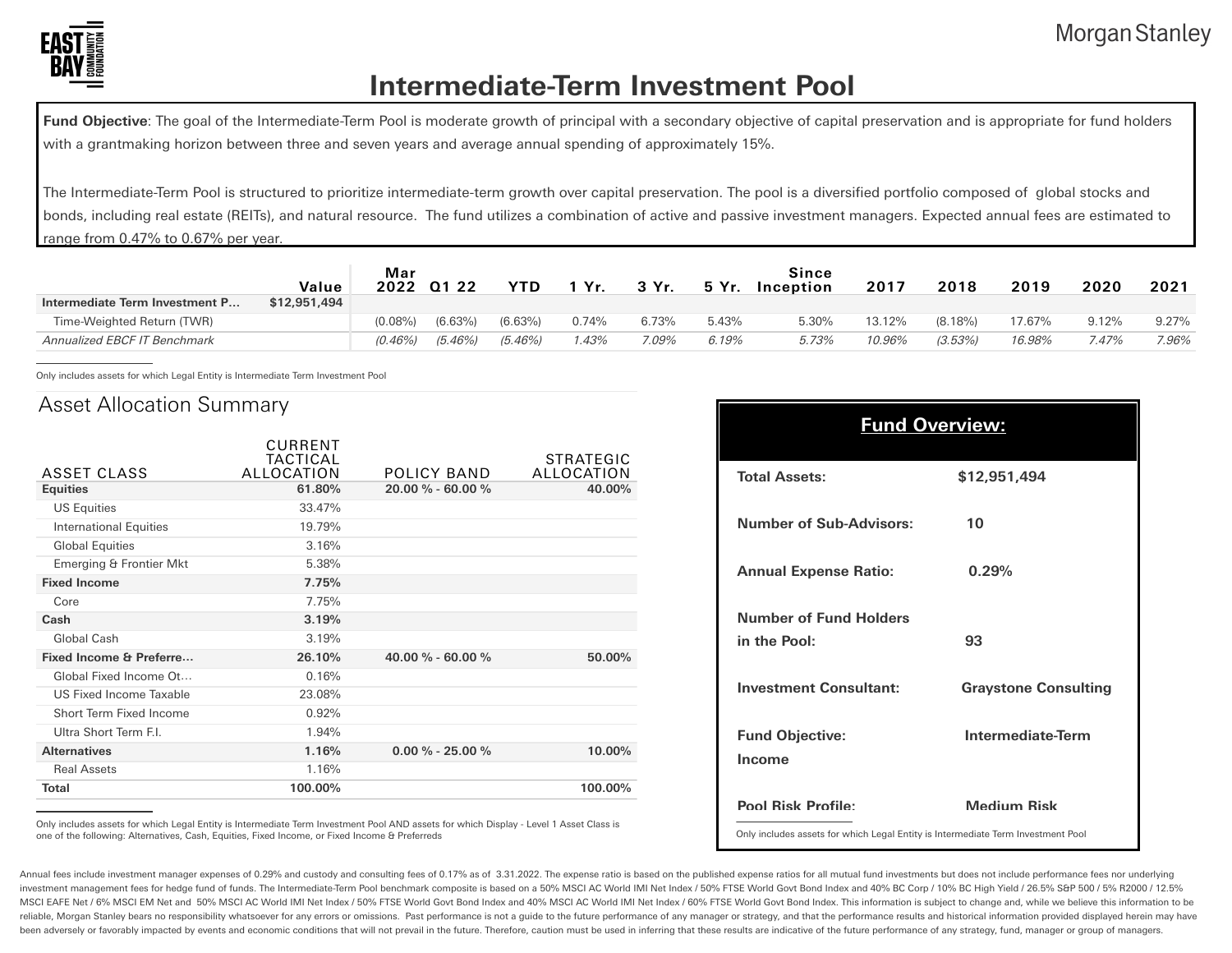

## **Long-Term ESG - Impact Investment Pool**

Fund Objective: The goal of the ESG - Impact Pool is capital appreciation and is appropriate for Fund Holders with a grantmaking horizon greater than 7 years and annual spending less than 10%.

ESG – Impact mirrors the core values of the East Bay Community Foundation and many of our donors. Beyond direct impact investing, ESG - Impact enables you to take an active role in influencing the behavior of public companies, including their impact on the environment, adoption of sustainable business practices, contribution to local communities, and promotion of diversity and gender equality in the workplace, to name just a few. Expected annual fees are 0.47% per year

|                                        | Value        | Mar   | 2022 01 22 | <b>YTD</b> | 1 Yr. | 3 Yr.  | 5 Yr.    | Since<br>Inception | 2017   | 2018       | 2019   | 2020   | 2021   |
|----------------------------------------|--------------|-------|------------|------------|-------|--------|----------|--------------------|--------|------------|--------|--------|--------|
| Long Term ESG - Impact Pool            | \$14,278,054 |       |            |            |       |        |          |                    |        |            |        |        |        |
| Time-Weighted Return (TWR)             |              | 0.63% | $(5.80\%)$ | $(5.80\%)$ | 2.36% | 10.00% | 8.28%    | 7.06%              | 14.45% | $(6.64\%)$ | 19.74% | 13.99% | 13.36% |
| Annualized 70% MSCI ACWI / 30 % US AGG |              | 0.72% | (5.46%)    | (5.46%)    | 4.17% | 10.80% | $9.55\%$ | 7.51%              | 18.30% | (6.25%)    | 21.72% | 14.03% | 12.86% |

Only includes assets for which Legal Entity is Long Term ESG - Impact Pool

#### Asset Allocation Summary

| Total                                | 100.00%                           |                         | 100.00%                 |
|--------------------------------------|-----------------------------------|-------------------------|-------------------------|
| <b>Real Assets</b>                   | 0.98%                             |                         |                         |
| <b>Alternatives</b>                  | 0.98%                             |                         |                         |
| Ultra Short Term F.I.                | 2.63%                             |                         |                         |
| Short Term Fixed Income              | 7.63%                             |                         |                         |
| US Fixed Income Taxable              | 19.08%                            |                         |                         |
| <b>Fixed Income &amp; Preferreds</b> | 29.34%                            | $25.00 \% - 35.00 \%$   | 30.00%                  |
| Global Cash                          | 2.28%                             |                         |                         |
| Cash                                 | 2.28%                             |                         |                         |
| Emerging & Frontier Mkt              | 0.65%                             |                         |                         |
| International Equities               | 14.81%                            |                         |                         |
| <b>US Equities</b>                   | 51.94%                            |                         |                         |
| <b>Equities</b>                      | 67.40%                            | 40.00 $\%$ - 80.00 $\%$ | 70.00%                  |
| ASSET CLASS                          | CURRENT<br>TACTICAL<br>ALLOCATION | POLICY BAND             | STRATEGIC<br>ALLOCATION |

Only includes assets for which Legal Entity is Long Term ESG - Impact Pool AND assets for which Display - Level 1 Asset Class is one of the following: Alternatives, Cash, Equities, Fixed Income, or Fixed Income & Preferreds

| <b>Fund Overview:</b>                         |                             |  |  |  |  |  |  |  |
|-----------------------------------------------|-----------------------------|--|--|--|--|--|--|--|
| <b>Total Assets:</b>                          | \$14,278,054                |  |  |  |  |  |  |  |
| <b>Number of Sub-Advisors:</b>                | $\mathbf{c}$                |  |  |  |  |  |  |  |
| <b>Annual Expense Ratio:</b>                  | 0.32%                       |  |  |  |  |  |  |  |
| <b>Number of Fund Holders</b><br>in the Pool: | 59                          |  |  |  |  |  |  |  |
| <b>Investment Consultant:</b>                 | <b>Graystone Consulting</b> |  |  |  |  |  |  |  |
| <b>Fund Objective:</b>                        | <b>Long-Term Growth</b>     |  |  |  |  |  |  |  |
| <b>Pool Risk Profile:</b>                     | <b>Higher Risk</b>          |  |  |  |  |  |  |  |

Only includes assets for which Legal Entity is Long Term ESG - Impact Pool

Annual fees include investment manager expenses of 0.32% and custody and consulting fees of 0.17% as of 3.31.2022. ESG Pool inception June 2014. Performance is based on the underlying manager composite gross performance pr Growth, 11% CB Multi Growth, 27% CB All Cap Value, 13% CB Int'l ADR and 33% CB Taxable Fixed Income. The ESG-Impact Pool benchmark composite is based on a 70% MSCI AC World IMI net Index / 30% Barclays US Aggregate Bond In subject to change and, while we believe this information to be reliable, Morgan Stanley bears no responsibility whatsoever for any errors or omissions. Past performance is not a guide to the future performance of any manag and historical information provided displayed herein may have been adversely or favorably impacted by events and economic conditions that will not prevail in the future. Therefore, caution must be used in inferring that th of any strategy, fund, manager or group of managers.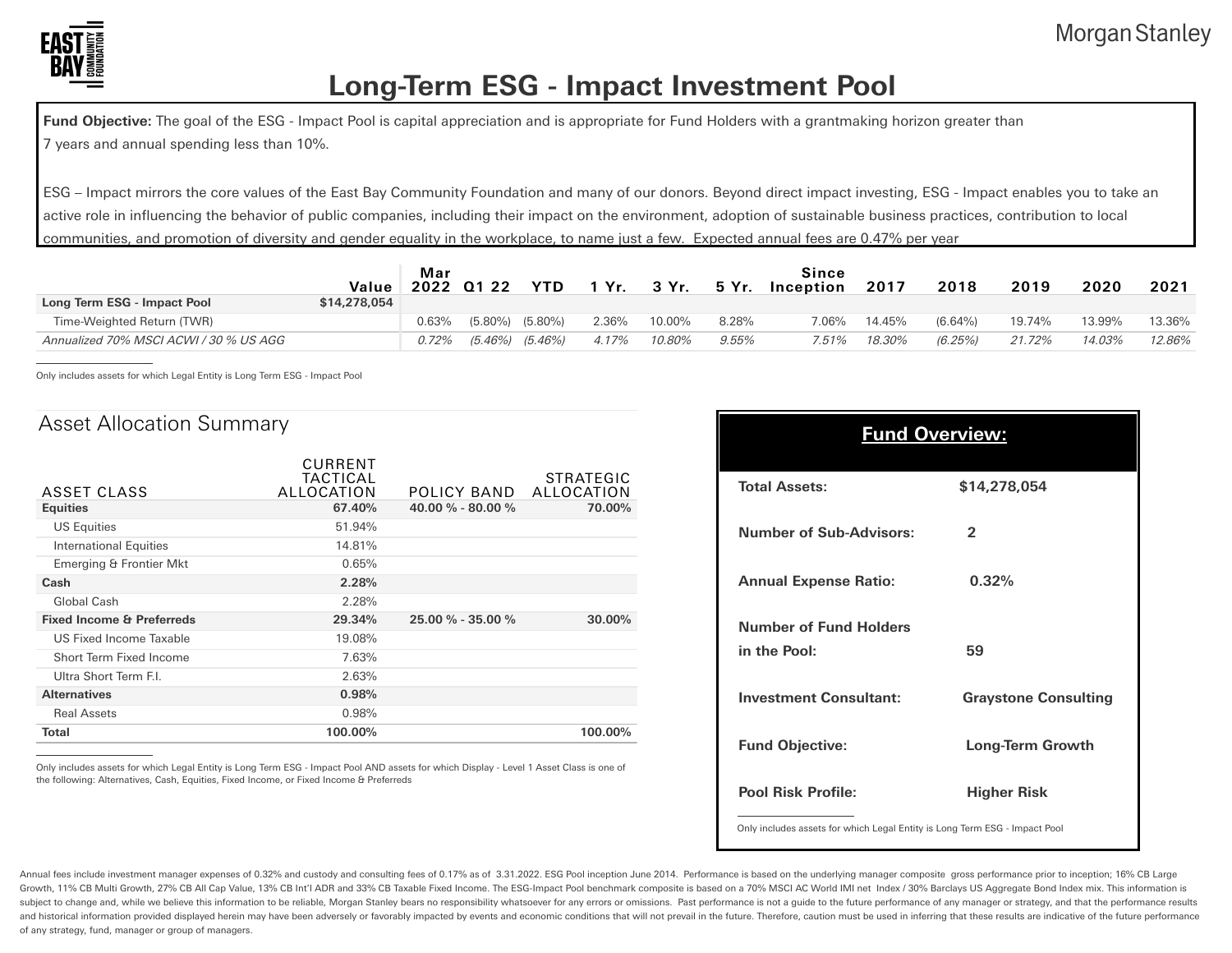

## **Long-Term Core Diversified Investment Pool**

Fund Objective: The goal of the Long-Term Core Diversified Pool is capital appreciation and is appropriate for Fund Holders with a grantmaking horizon greater than 7 years and annual spending less than 10%.

The Long-Term Core Diversified Pool is structured to prioritize long-term growth over capital preservation. The pool is a diversified portfolio composed of global stocks and bonds, including real estate (REITs), natural resources, and alternatives, including hedge funds and private equity. The fund utilizes a combination of active and passive investment managers. Expected annual fees are estimated to range from 0.57% to 0.77% per year.

|                                   | Value        | Mar   | 2022 01 22 | YTD.      | Yr.   | 3 Yr.  | 5 Yr. | Since<br>Inception | 2017   | 2018        | 2019   | 2020   | 2021   |
|-----------------------------------|--------------|-------|------------|-----------|-------|--------|-------|--------------------|--------|-------------|--------|--------|--------|
| Long Term Core Diversified Pool   | \$97,330,323 |       |            |           |       |        |       |                    |        |             |        |        |        |
| Time-Weighted Return (TWR)        |              | 0.95% | $(5.97\%)$ | (5.97%)   | 4.40% | 10.36% | 7.73% | 6.53%              | 15.64% | $(10.17\%)$ | 20.55% | 11.94% | 15.72% |
| Annualized EBCF LT Pool Benchmark |              | 0.62% | $(4.90\%)$ | $(4.90\%$ | 3.45% | 8.52%  | 7.43% | 6.93%              | 15.29% | (6.59%      | 19.13% | 8.60%  | 11.65% |

Only includes assets for which Legal Entity is Long Term Core Diversified Pool

#### Asset Allocation Summary

| 40.00 % - 80.00 %<br>76.14%<br>52.50%<br><b>Equities</b><br><b>US Equities</b><br>44.01%<br>22.75%<br><b>International Equities</b><br><b>Global Equities</b><br>3.66%<br>5.70%<br>Emerging & Frontier Mkt<br><b>Real Assets</b><br>0.02%<br><b>Fixed Income</b><br>3.96%<br>3.96%<br>Core<br>1.22%<br>Cash<br>Global Cash<br>1.22%<br>Fixed Income & Preferre<br>15.00 % - 35.00 %<br>25.00%<br>10.38%<br>Global Fixed Income Ot<br>0.11%<br>US Fixed Income Taxable<br>9.20%<br>Short Term Fixed Income<br>0.18%<br>Ultra Short Term F.I.<br>0.88%<br><b>Alternatives</b><br>$0.00\% - 40.00\%$<br>8.31%<br>22.50%<br>6.68%<br>Private Equity<br><b>Real Assets</b><br>1.63%<br>100.00%<br>100.00%<br><b>Total</b> | ASSET CLASS | CURRENT<br>TACTICAL<br>ALLOCATION | POLICY BAND | STRATEGIC<br>ALLOCATION |
|----------------------------------------------------------------------------------------------------------------------------------------------------------------------------------------------------------------------------------------------------------------------------------------------------------------------------------------------------------------------------------------------------------------------------------------------------------------------------------------------------------------------------------------------------------------------------------------------------------------------------------------------------------------------------------------------------------------------|-------------|-----------------------------------|-------------|-------------------------|
|                                                                                                                                                                                                                                                                                                                                                                                                                                                                                                                                                                                                                                                                                                                      |             |                                   |             |                         |
|                                                                                                                                                                                                                                                                                                                                                                                                                                                                                                                                                                                                                                                                                                                      |             |                                   |             |                         |
|                                                                                                                                                                                                                                                                                                                                                                                                                                                                                                                                                                                                                                                                                                                      |             |                                   |             |                         |
|                                                                                                                                                                                                                                                                                                                                                                                                                                                                                                                                                                                                                                                                                                                      |             |                                   |             |                         |
|                                                                                                                                                                                                                                                                                                                                                                                                                                                                                                                                                                                                                                                                                                                      |             |                                   |             |                         |
|                                                                                                                                                                                                                                                                                                                                                                                                                                                                                                                                                                                                                                                                                                                      |             |                                   |             |                         |
|                                                                                                                                                                                                                                                                                                                                                                                                                                                                                                                                                                                                                                                                                                                      |             |                                   |             |                         |
|                                                                                                                                                                                                                                                                                                                                                                                                                                                                                                                                                                                                                                                                                                                      |             |                                   |             |                         |
|                                                                                                                                                                                                                                                                                                                                                                                                                                                                                                                                                                                                                                                                                                                      |             |                                   |             |                         |
|                                                                                                                                                                                                                                                                                                                                                                                                                                                                                                                                                                                                                                                                                                                      |             |                                   |             |                         |
|                                                                                                                                                                                                                                                                                                                                                                                                                                                                                                                                                                                                                                                                                                                      |             |                                   |             |                         |
|                                                                                                                                                                                                                                                                                                                                                                                                                                                                                                                                                                                                                                                                                                                      |             |                                   |             |                         |
|                                                                                                                                                                                                                                                                                                                                                                                                                                                                                                                                                                                                                                                                                                                      |             |                                   |             |                         |
|                                                                                                                                                                                                                                                                                                                                                                                                                                                                                                                                                                                                                                                                                                                      |             |                                   |             |                         |
|                                                                                                                                                                                                                                                                                                                                                                                                                                                                                                                                                                                                                                                                                                                      |             |                                   |             |                         |
|                                                                                                                                                                                                                                                                                                                                                                                                                                                                                                                                                                                                                                                                                                                      |             |                                   |             |                         |
|                                                                                                                                                                                                                                                                                                                                                                                                                                                                                                                                                                                                                                                                                                                      |             |                                   |             |                         |
|                                                                                                                                                                                                                                                                                                                                                                                                                                                                                                                                                                                                                                                                                                                      |             |                                   |             |                         |
|                                                                                                                                                                                                                                                                                                                                                                                                                                                                                                                                                                                                                                                                                                                      |             |                                   |             |                         |

| <b>Fund Overview:</b>                                                          |                             |  |  |  |  |
|--------------------------------------------------------------------------------|-----------------------------|--|--|--|--|
| <b>Total Assets:</b>                                                           | \$97,330,323                |  |  |  |  |
| <b>Number of Sub-Advisors:</b>                                                 | 20                          |  |  |  |  |
| <b>Annual Expense Ratio:</b>                                                   | 0.29%                       |  |  |  |  |
| <b>Number of Fund Holders</b><br>in the Pool:                                  | 163                         |  |  |  |  |
| <b>Investment Consultant:</b>                                                  | <b>Graystone Consulting</b> |  |  |  |  |
| <b>Fund Objective:</b>                                                         | <b>Long-Term Growth</b>     |  |  |  |  |
| <b>Pool Risk Profile:</b>                                                      | <b>Higher Risk</b>          |  |  |  |  |
| Only includes assets for which Legal Entity is Long Term Core Diversified Pool |                             |  |  |  |  |

Only includes assets for which Legal Entity is Long Term Core Diversified Pool AND assets for which Display - Level 1 Asset Class is one of the following: Alternatives, Cash, Equities, Fixed Income, or Fixed Income & Preferreds

es include investment manager expenses of 0.29% and custody and consulting fees of 0.17% as of 03.31.20221. The expense ratio is based on the published expense ratios for all mutual fund investments but does not include pe sed on a 65% MSCI AC World IMI net Index / 5% HFRI FOF Con / 25% FTSE WGBI Index / 5% 3M US T-Bills mix, and a 42.5% SEP 500 / 9% R2000 / 16.5% MSCI EAFE Net / 7% MSCI EAM Net /16% BC Corp / 10% BC High Yield, and 63% MSCI 5% HFRI Div / 30% FTSE WGBI Index, and 60% MSCI AC World IMI net / 40% FTSE WGBI Index . This information is subject to change and, while we believe this information to be reliable, Morgan Stanley bears no responsibility w the performance results and historical information provided displayed herein may have been adversely or fayorably impacted by events and economic conditions that will not prevail in the future. Therefore, caution must be u and Private Equity investments are not priced as of 3.31.21 and are not reflected in the above year to date returns.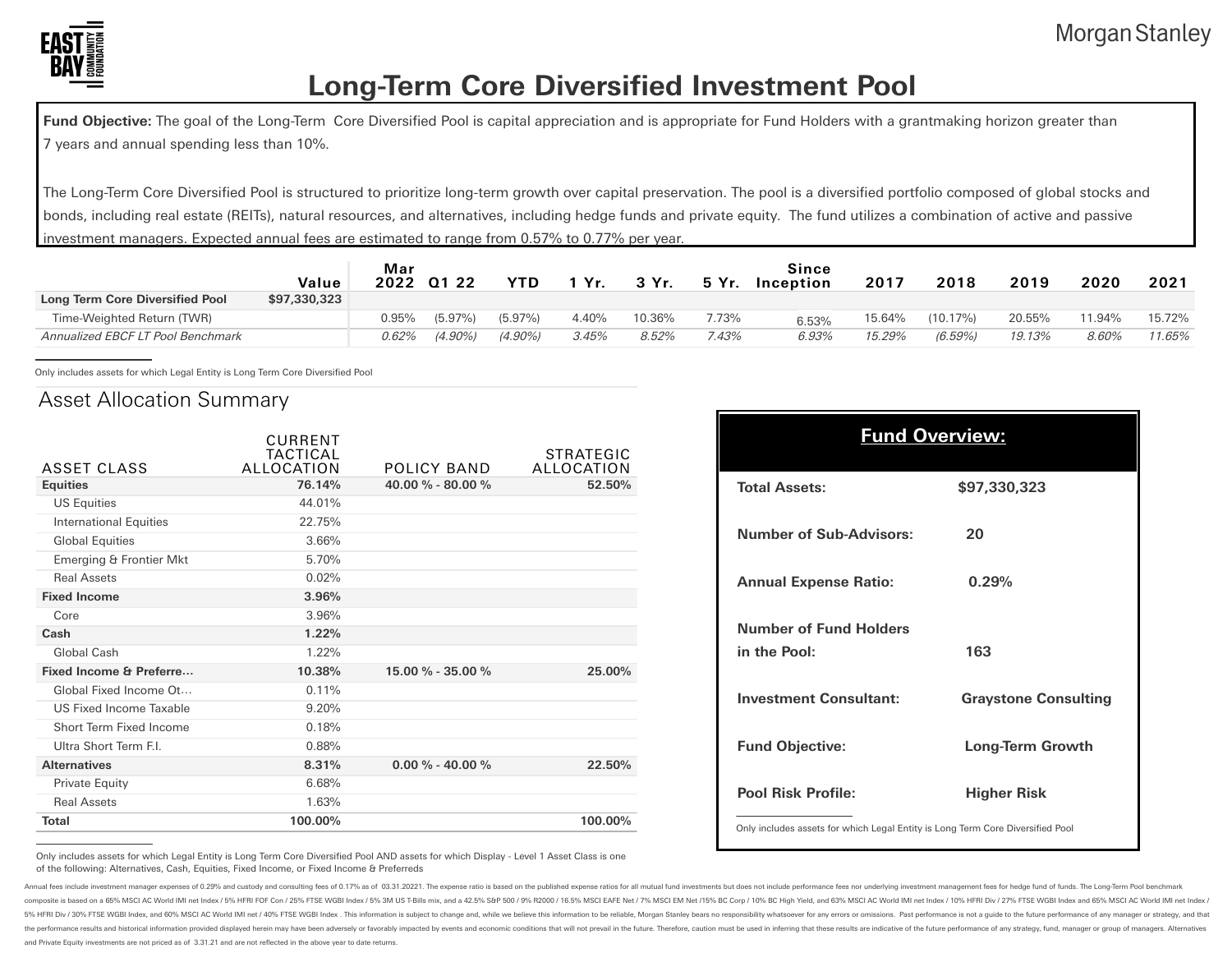

## **Opportunity Investment Pool**

Fund Objective: The goal of the Opportunity Pool is capital appreciation and is appropriate for Fund Holders with a grantmaking horizon greater than 7 years and annual spending less than 10%.

The Opportunity Pool is structured to prioritize long-term growth over capital preservation. The pool is a diversified "Minority and/or women-owned business enterprise" (MWBE) portfolio composed of global stocks and bonds, including real estate (REITs), natural resources, and alternatives, including hedge funds and private equity. The fund utilizes a combination of active and passive investment managers. Expected annual fees are estimated to range from 0.57% to 0.77% per year

| Value        | Mar   |            | YTD.       | 1 Yr.    | 3 Yr. | 5 Yr. | Since  | 2017      | 2018 | 2019 | 2020 | 2021   |
|--------------|-------|------------|------------|----------|-------|-------|--------|-----------|------|------|------|--------|
| \$35,129,823 |       |            |            |          |       |       |        |           |      |      |      |        |
|              | .26%  | $(3.85\%)$ | $(3.85\%)$ | 6.20%    |       |       | 24.26% |           |      |      |      | 29.14% |
|              | 0.62% | (4.90%)    | $(4.90\%)$ | $3.45\%$ |       |       | 34.78% |           |      |      |      | 11.65% |
|              |       |            | 2022 01 22 |          |       |       |        | Inception |      |      |      |        |

Only includes assets for which Legal Entity is Opportunity Pool

#### Asset Allocation Summary

|                               | CURRENT<br>TACTICAL |                    | <b>STRATEGIC</b> |
|-------------------------------|---------------------|--------------------|------------------|
| ASSET CLASS                   | ALLOCATION          | POLICY BAND        | ALLOCATION       |
| <b>Equities</b>               | 63.01%              | 40.00 % - 80.00 %  | 52.50%           |
| <b>US Equities</b>            | 53.89%              |                    |                  |
| <b>International Equities</b> | 7.43%               |                    |                  |
| Emerging & Frontier Mkt       | 1.69%               |                    |                  |
| Cash                          | 18.35%              |                    |                  |
| Global Cash                   | 18.35%              |                    |                  |
| Fixed Income & Preferre       | 13.48%              | 15.00 % - 35.00 %  | 25.00%           |
| Global Fixed Income Ot        | 0.68%               |                    |                  |
| High Yield Fixed Income       | 0.73%               |                    |                  |
| US Fixed Income Taxable       | 8.68%               |                    |                  |
| Short Term Fixed Income       | 3.39%               |                    |                  |
| <b>Alternatives</b>           | 5.17%               | $0.00\% - 40.00\%$ | 22.50%           |
| Private Equity                | 4.00%               |                    |                  |
| <b>Real Assets</b>            | 1.17%               |                    |                  |
| <b>Total</b>                  | 100.00%             |                    | 100.00%          |

| <b>Fund Overview:</b>                                           |                             |  |  |  |  |
|-----------------------------------------------------------------|-----------------------------|--|--|--|--|
| <b>Total Assets:</b>                                            | \$35,129,823                |  |  |  |  |
| <b>Number of Sub-Advisors:</b>                                  | 15                          |  |  |  |  |
| <b>Annual Expense Ratio:</b>                                    | 0.69%                       |  |  |  |  |
| <b>Number of Fund Holders</b><br>in the Pool:                   | 44                          |  |  |  |  |
| <b>Investment Consultant:</b>                                   | <b>Graystone Consulting</b> |  |  |  |  |
| <b>Fund Objective:</b>                                          | <b>Long-Term Growth</b>     |  |  |  |  |
| <b>Pool Risk Profile:</b>                                       | <b>Higher Risk</b>          |  |  |  |  |
| Only includes assets for which Legal Entity is Opportunity Pool |                             |  |  |  |  |

Only includes assets for which Legal Entity is Opportunity Pool AND assets for which Display - Level 1 Asset Class is one of the following: Alternatives, Cash, Equities, Fixed Income, or Fixed Income & Preferreds

Annual fees include investment manager expenses of 0.69% and custody and consulting fees of 0.17% as of 3.31.2022. The expense ratio is based on the published expense ratios for all mutual fund investments but does not inc investment management fees for hedge fund of funds. The Opportunity Pool benchmark composite is based on a 65% MSCI AC World IMI net Index 5% HFRI FOF Con, 25% FTSE WGBI Index, 5% 3M US T-Bills mix. This information is sub believe this information to be reliable, Morgan Stanley bears no responsibility whatsoever for any errors or omissions. Past performance is not a guide to the future performance of any manager or strategy, and that the per provided displayed herein may have been adversely or favorably impacted by events and economic conditions that will not prevail in the future. Therefore, caution must be used in inferring that these results are indicative manager or group of managers. The Opportunity Pools prior allocation was holdings only and not targeted allocations.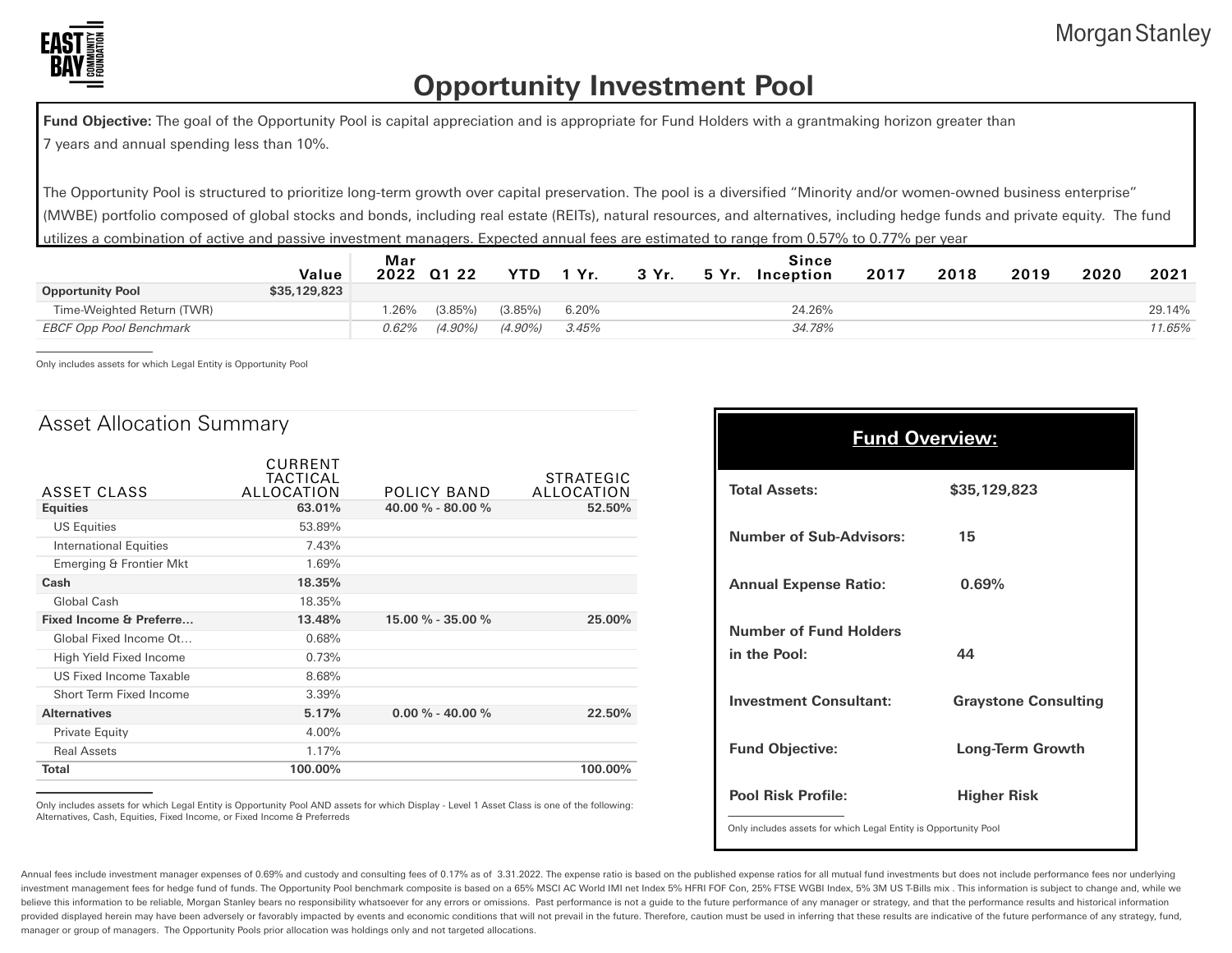#### **DISCLOSURES**

**Explanatory Notes and Disclosures:** Addepar, the tool used to generate this portfolio review, was created by Addepar, Inc. which is an independent software provider. Addepar is not affiliated with Morgan Stanley Smith Barney LLC or any of its affiliates (collectively known as "Morgan Stanley").

This document is designed to assist you and your Private Wealth Advisor or Financial Advisor in understanding portfolio positions, composition and subsets thereof. It is designed solely for your individual use, is for informational purposes only and is not intended as an offer or solicitation with respect to the purchase or sale of any security. Do not take action relying on this information without confirming its accuracy and completeness. Please read carefully all accompanying notes and disclosures provided in this report.

For convenience purposes, your Private Wealth Advisor or Financial Advisor may have assigned a designated name for this Document. The accounts covered in this report are listed herein and may not include all of your accounts with us. Furthermore, the information included in this report may not include all asset classes/securities held by you at the firm. Please review this document carefully and discuss any questions you may have with your Private Wealth Advisor or Financial Advisor. If you do not understand an entry, suspect an error, or want more details on current values or other information, contact your Private Wealth Advisor or Financial Advisor. This report is based upon your Morgan Stanley account holdings and may include other holdings/information that you or a third party provided about assets custodied elsewhere. Morgan Stanley will not verify any other holdings/information. If any information reflects assets held away from Morgan Stanley that will be indicated. The information contained in this report is subject to, and does not supersede the confirmations and account statements you receive from us. Values shown in your official account statement may differ from the values shown in this report due to, among other things, different reporting methods, delays, market conditions and interruptions. If there are discrepancies between your official account statement and this report, rely on your official account statement.

The information provided in this report is based on dates that precede the date the report was prepared on. In some cases the securities prices maybe as of the previous business day's closing price, while in cases of less liquid securities, the data received is from a valuation date/last updated date as decided and provided by a third party custodian.

The information in this report is approximate and subject to updating, correction and other changes. We are not obligated to notify you if information changes. Although the statements of fact and data in this report have been obtained from, and are based upon sources that we believe to be reliable, we do not guarantee their accuracy, or timeliness, and any such information may be incomplete or condensed. If, within a particular exhibit, information on an account cannot be reported, it will be noted in that exhibit. Percentage values shown in this report are

subject to rounding, which may impact total values. The values of securities and other investments not actively traded may be estimated or may not be available. This information is provided for informational purposes only and should not be used for tax preparation. The information reported on your Form(s) 1099 supersedes the information provided in this report and should be exclusively relied upon for tax preparation. Morgan Stanley, its affiliates and its employees are not in the business of providing tax or legal advice. Clients should seek advice based on their particular circumstances from an independent tax and legal advisor. Morgan Stanley Smith Barney LLC is a registered Broker/Dealer, Member SIPC, and not a bank. Where appropriate, Morgan Stanley Smith Barney LLC has entered into arrangements with banks and other unaffiliated third parties to assist in offering certain banking related products and services.

**Investment, insurance and annuity products offered through Morgan Stanley Smith Barney LLC are: NOT FDIC INSURED | MAY LOSE VALUE | NOT BANK GUARANTEED | NOT A BANK DEPOSIT | NOT INSURED BY ANY FEDERAL GOVERNMENT AGENCY**

**Morgan Stanley Wealth Management:** Morgan Stanley Wealth Management (custodian "Morgan Stanley Wealth Management") refers to Morgan Stanley Smith Barney LLC.

**Morgan Stanley & Co.:** Morgan Stanley & Co. LLC ("Morgan Stanley & Co.") is an affiliate of Morgan Stanley Smith Barney LLC ("Morgan Stanley Wealth Management") and both are subsidiaries of Morgan Stanley, the financial holding company. Morgan Stanley & Co. values shown on your Morgan Stanley Wealth Management statement may differ from the values shown in your official Morgan Stanley & Co. statement due to, among other things, different reporting methods, delays, market conditions and interruptions. The information shown is approximate and subject to updating, correction and other changes. Information being reported by Morgan Stanley Wealth Management on assets held by other custodians, which are related to Income, Performance, Tax Lots, Total Cost, Target Asset Allocation, Asset Classification and Gain/Loss may differ from that information provided by the custodian. In performance calculations, the inception date will align with the first date on which Morgan Stanley Wealth Management received account information from the custodian. If there are discrepancies between your official Morgan Stanley & Co. account statement and your Morgan Stanley Wealth Management supplemental client report, rely on the official Morgan Stanley & Co. account statement.

**Externally Held accounts:** Externally Held accounts are custodied outside of Morgan Stanley (whose subsidiaries include Morgan Stanley Wealth Management and Morgan Stanley & Co.) and are not reflected in Morgan Stanley's accounts statements. Externally Held account data is based upon information provided by external sources and are not part of accounts that are under administration or management at Morgan Stanley Wealth Management. Assets not held with Morgan Stanley Wealth Management are not covered by SIPC protection at Morgan Stanley Wealth Management or by additional protection under Morgan Stanley Wealth Management's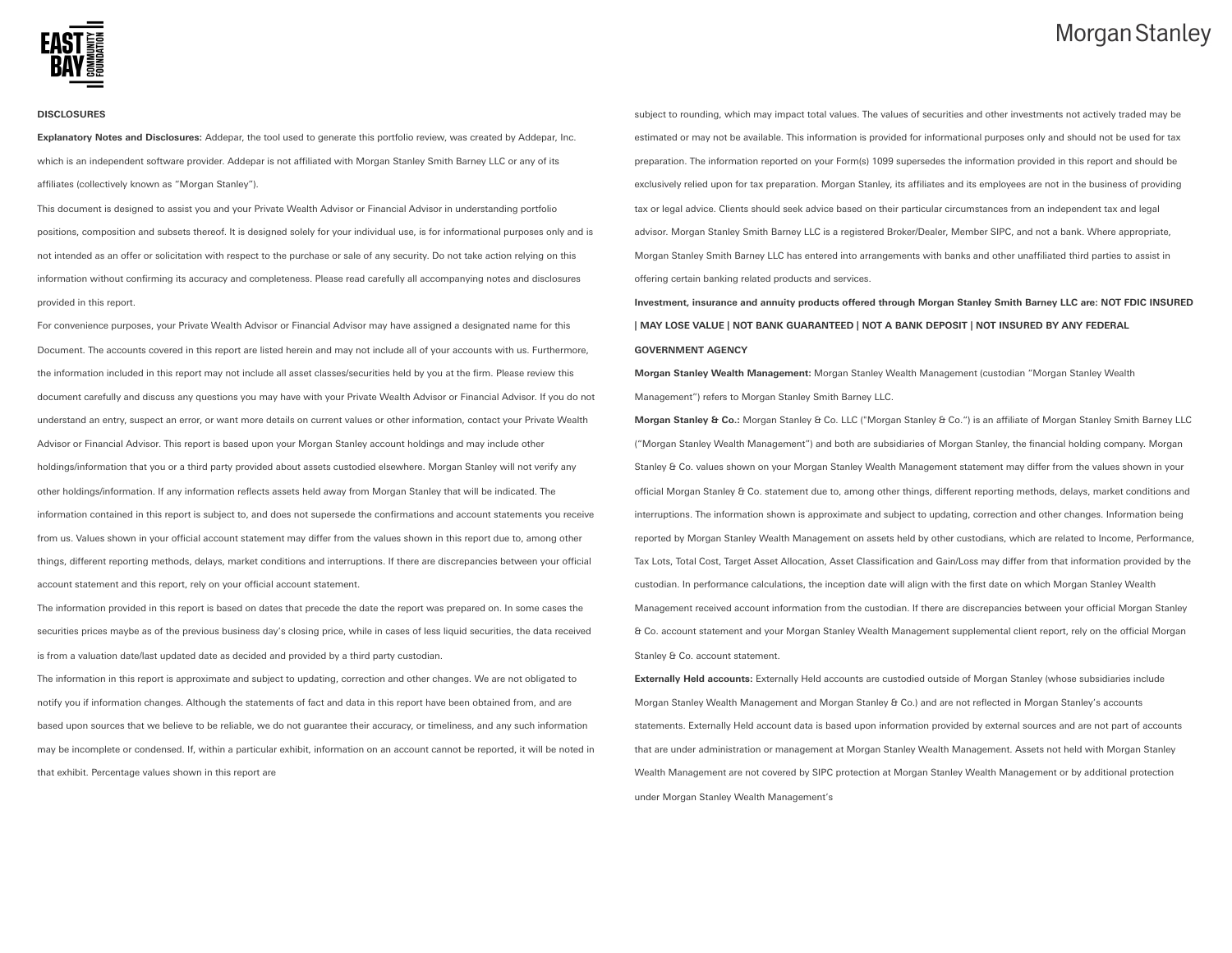

excess insurance coverage plans; however, these assets may be subject to SIPC coverage at the entity at which they are custodied. Morgan Stanley Wealth Management may include information about these Externally Held accounts in this view solely as a service to you and/or your Private Wealth Advisor or Financial Advisor, and Morgan Stanley Wealth Management is not responsible for accuracy of any information provided by external sources. Although the statements of fact and data have been obtained from and are based upon sources that we believe to be reliable, we do not guarantee their accuracy or timeliness, and any such information may be incomplete or condensed. External information presented herein is subject to, and does not supersede, the confirmations and account statements provided by the official external account custodian. Values shown in an official supplemental client report may differ from the values shown due to, among other things, different reporting methods, delays, market conditions and interruptions. We are not obligated to notify you if information changes.

Information being reported by Morgan Stanley Wealth Management on assets held by other custodians, which are related to Income, Performance, Tax Lots, Total Cost, Target Asset Allocation, Asset Classification and Gain/Loss may differ from that information provided by the custodian. In performance calculations, the performance inception date will align with the first date on which Morgan Stanley Wealth Management received account information from the custodian and it does not necessarily align with the account open or fund date. If there are discrepancies between your official account statement and this material, rely on the official account statement. Generally, any financial institution that holds securities is responsible for year-end reporting (Internal Revenue Service (IRS) Form 1099) and separate periodic statements, which may vary from Morgan Stanley Wealth Management's information.

**IRA and Retirement Accounts:** By providing you this report, neither Morgan Stanley nor your Private Wealth Advisor or Financial Advisor is acting as a fiduciary for the purposes of the Employee Retirement Income Security Act of 1974 ("ERISA") or section 4975 of the Internal Revenue Code (the "Code"), as amended, with respect to any qualified retirement plan or individual retirement account. Furthermore, unless otherwise provided in a written agreement between you and Morgan Stanley, Morgan Stanley, its affiliates and their respective employees, agents and representatives, including your Private Wealth Advisor or Financial Advisor , (a) do not have discretionary authority or control with respect to the assets in any qualified retirement plan or individual retirement account, (b) will not be deemed an "investment manager" as defined under ERISA, or otherwise have the authority or responsibility to act as a "fiduciary" (as defined under ERISA or the Code) with respect to such assets, and (c) will not provide "investment advice", as defined by ERISA and/or section 4975 of the Code, as amended, with respect to such assets. Any information presented herein with respect to any qualified retirement plan or individual retirement account merely reflects historical performance and allocation information, is for general education and

information purposes only, and should not be viewed as fiduciary investment advice or specific recommendations with respect to any particular investment or asset allocation under the Investment Advisers Act of 1940, ERISA, the Code or any other applicable law (in particular, it should not be relied upon as a primary basis for any investment decision with respect to the assets in any such account).

**Information about Corporate Actions:** This report may reflect corporate actions (such as dividends and stock splits) as soon as they are declared with respect to the underlying stock rather than when received, in order to ensure that your portfolio fairly reflects your net asset position at all times. The corporate actions are based on information supplied to us by third party sources for which we assume no responsibility.

Asset Classification: We classify assets based on general characteristics such as: income generation, underlying capital structure, or exposure to certain market sectors. As many assets contain characteristics of more than one asset class, allocations may be under or over inclusive. These classifications do not constitute a recommendation and may differ from the classification of instruments for regulatory or tax purposes. For mutual funds and ETFs, Asset Allocations are based on the fund's asset allocation objectives. In addition, the Other asset class contains securities that are not included in the various asset class classifications. This can include, but is not limited to, non-traditional investments such as some Equity Unit Trusts, Index Options and Structured Investments issued outside of Morgan Stanley. Additionally, investments for which we are unable to procure market data to properly classify them will appear in the Other category. The asset class descriptions included in this report are provided for the purpose of this report only and may vary in composition or title from asset classes in other materials provided by Morgan Stanley Smith Barney LLC, Morgan

Stanley & Co. LLC, other affiliates or external custodians.

**Performance:** Performance results are annualized for time periods greater than one year and include all cash and cash equivalents, realized and unrealized capital gains and losses, and dividends, interest and income. The investment results depicted herein represent historical performance. As a result of recent market activity, current performance may vary from the figures shown. Please contact your Private Wealth Advisor or Financial Advisor for up to date performance information. Past performance is not a guarantee of future results.

Market values used for performance calculation do not include Performance Ineligible Assets and thus may differ from asset allocation market values. Common examples of Performance Ineligible Assets include life insurance, some annuities and Externally Held accounts. Unless otherwise indicated, performance is a composite calculation on the entire portfolio and may include brokerage and investment advisory accounts, as well as assets for different accounts included in this report. The accounts included in the composite may have (or have had) different investment objectives and strategies, been subject to different restrictions, and incurred different types of fees, markups, commissions and other charges. Accordingly, performance results may blend the performance of assets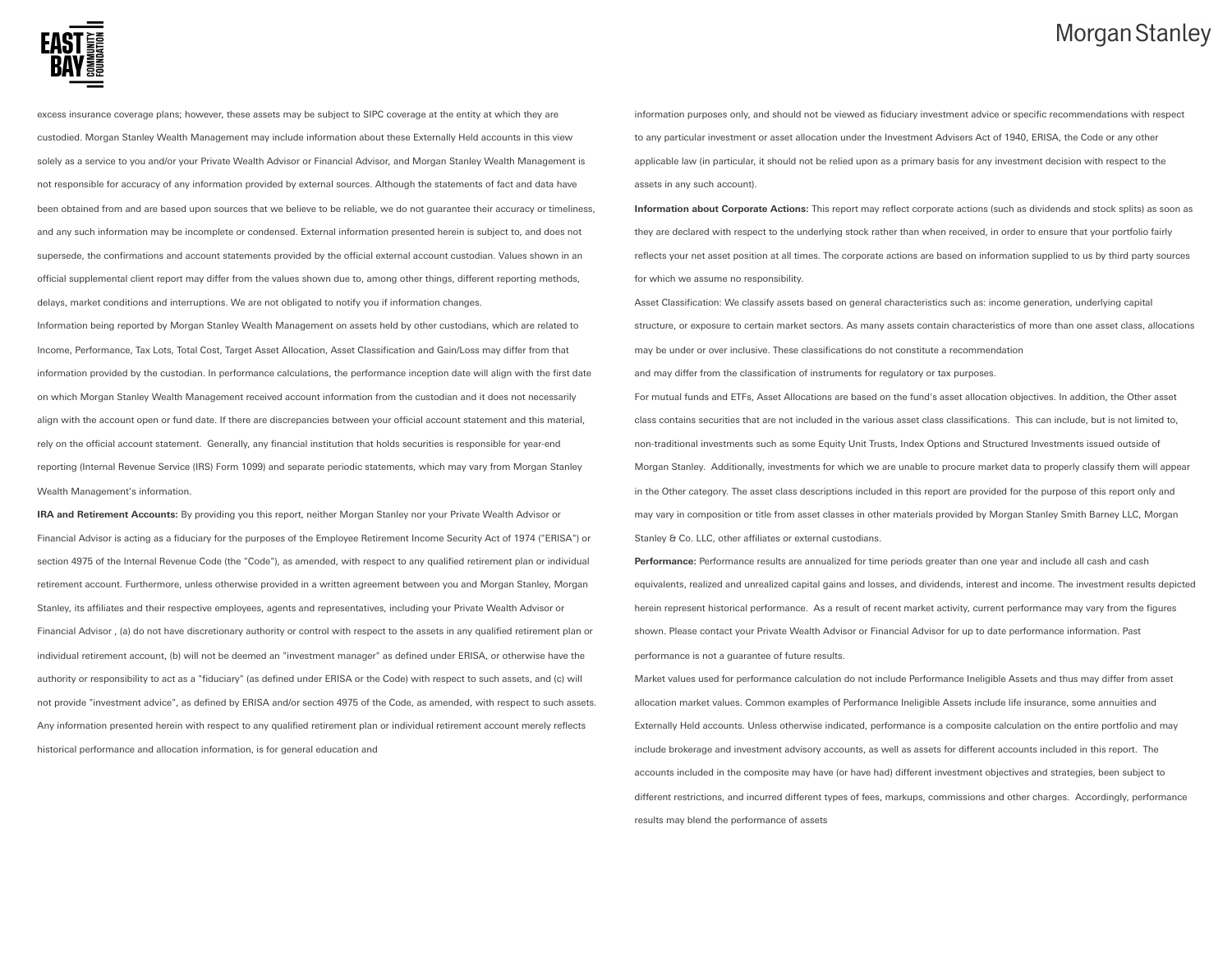

and strategies that may not have been available in all of the accounts at all times during the reporting period. In addition, accounts in the composite may have changed from brokerage to advisory or vice versa. Accounts may also have moved from one advisory program to another (including from a discretionary program to a non-discretionary program). Performance inception dates for advisory account(s) may reflect the most recent advisory program or discretion change.

For Morgan Stanley Smith Barney LLC accounts, performance information may cover the full history of the account(s) or just the performance of an account(s) since the inception of the current program(s). Performance results on individual accounts will vary and may differ from the composite returns. Your Private Wealth Advisor or Financial Advisor can provide you with individual account portfolio composition and performance information. For investment advisory accounts, please see the Morgan Stanley Smith Barney LLC Form ADV Part 2 or applicable disclosure brochure for a full disclosure of fees and expenses. Your Private Wealth Advisor or Financial Advisor will provide those documents to you upon request. It is also available at www.morganstanley.com/ADV. For brokerage accounts, please speak to your Private Wealth Advisor or Financial Advisor for more information on commissions and other account fees and expenses. Performance inception date does not necessarily correspond to the account opening date. Where multiple accounts are included in performance calculations, the inception date is the oldest performance inception. Performance data may not be available for all periods as some accounts included in performance may have more recent performance inception dates. Consequently, the actual performance for a group of accounts may differ from reported performance. Please ask your Private Wealth Advisor or Financial Advisor for the performance inception date for each account.

**Sub-Account and Security Level Performance:** The performance return methodology described above and in the TWR and IRR definitions applies to both Account Level and Sub-Account (e.g. Asset Class or Security level) performance returns. The inputs consist of market values and net flows.

For example, TWR is calculated by taking the Change in Market Value (Ending MV – Beginning MV) less any net flows, divided by the beginning MV. TWR = (Ending MV – Beginning MV – Net Flows) / Beginning MV

The difference lies in what is or is not included in the Market Values and Flows. For account level performance, the total account market values and all flows within the account are taken into account. For sub-account level performance, only those market values and flows associated with the specific securities included are taken into account.

Flows that are not security specific typically include account advisory fees, cash contributions or withdrawals, and any other flows that are not attributed to a specific security.

Flows that are security specific including purchases, sales, dividends, interest, partnership distributions, return of capital, fund sales charges, security transaction fees, and ongoing fund expenses are typically reflected in the

security level returns.

**Gross of Advisory Fees:** The program account will be charged an asset-based wrap fee every quarter ("the Fee"). In general, the Fee covers investment advisory services, the execution of transactions through Morgan Stanley Smith Barney LLC or affiliates, custody of the client's assets with Morgan Stanley Smith Barney LLC and its affiliates (except for certain alternative investments which are not custodied here), and reporting. In addition to the Fee, you will pay the fees and expenses of any funds in which your account is invested. Fund fees and expenses are charged directly to the pool of assets the fund invests in and are reflected in each fund's share price or, in the case of investments with limited valuations like certain alternative investments, the valuation of that security (please see "Valuation of Certain Alternative Investments" under "Information about Alternative Investments," below). You understand that these fees and expenses are an additional cost to you and will not be included in the Fee amount in your account statements.

As fees are deducted quarterly, the compounding effect will be to increase the impact of the fees by an amount directly related to the gross account performance. For example, for an account with an initial value of \$100,000 and a 2.5% annual fee, if the gross performance is 5% per year over a three year period, the compounding effect of the fees will result in a net annual compound rate of return of approximately 2.40% per year over a three year period, and the total value of the client's portfolio at the end of the three year period would be approximately \$115,762.50 without the fees and \$107,372.63 with the fees. **Indices:** Benchmark indices and blends included in this material are for informational purposes only, are provided solely as a comparison tool and may not reflect the underlying composition and/or investment objective(s) associated with the account(s). In some circumstances, the benchmark index may not be an appropriate benchmark for use with the specific composite portfolio. For instance, an index may not take into consideration certain changes that may have occurred in the portfolio since the inception of the account(s), (e.g., changes from a brokerage to an advisory account or from one advisory program to another, asset class changes, or index changes for individual managers). The volatility of the index used for comparison may be materially different from that of the performance shown. Indices are unmanaged and not available for direct investment. Index returns do not take into account fees or other charges. Such fees and charges would reduce performance.

**Money Market Fund (MMF):** You could lose money in Money Market Funds. Although MMFs classified as government funds (i.e., MMFs that invest 99.5% of total assets in cash and/or securities backed by the U.S government) and retail funds (i.e., MMFs open to natural person investors only) seek to preserve value at \$1.00 per share, they cannot guarantee they will do so. The price of other MMFs will fluctuate and when you sell shares they may be worth more or less than originally paid. MMFs may impose a fee upon sale or temporarily suspend sales if liquidity falls below required minimums. During suspensions, shares would not be available for purchases, withdrawals, check writing or ATM debits. A MMF investment is not insured or guaranteed by the Federal Deposit Insurance Corporation or other government agency.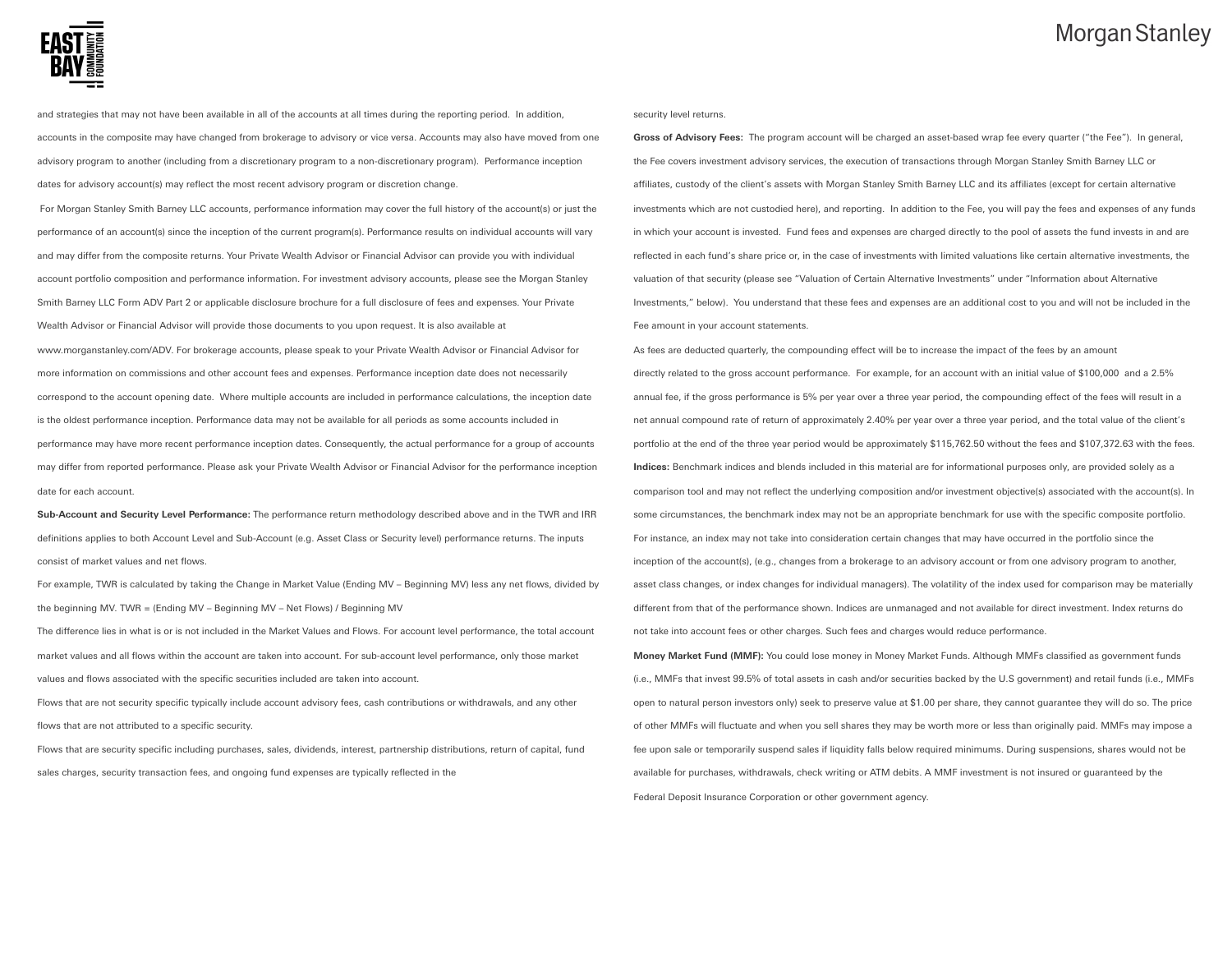

**Information about Alternative Investments:** Your interests in Alternative Investments, which may have been purchased through us, are generally not held here, and are generally not covered by SIPC. The information provided to you: 1) is included as a service to you, and certain transactions may not be reported; 2) is derived from you or another external source for which we are not responsible, and may have been modified to take into consideration capital calls or distributions to the extent applicable; 3) may not reflect actual shares, share prices, or values; 4) may include invested or distributed amounts in addition to a fair value estimate; and 5) should not be relied upon for tax reporting purposes. Notwithstanding the foregoing, 1) to the extent this report displays Alternative Investment positions within a Morgan Stanley Individual Retirement Account ("IRA"), such positions are held by Morgan Stanley Smith Barney LLC as the custodian of your Morgan Stanley IRA; and 2) if your Alternative Investment position(s) is held by us and is registered pursuant to the Securities Act of 1933, as amended, your Alternative Investment position(s) is covered by SIPC

Alternatives may be either traditional alternative investment vehicles or non-traditional alternative strategy vehicles. Traditional alternative investment vehicles may include, but are not limited to, Hedge Funds, Fund of Funds (both registered and unregistered), Exchange Funds, Private Equity Funds, Private Credit Funds, Real Estate Funds, and Managed Futures Funds. Non-traditional alternative strategy vehicles may include, but are not limited to, Open or Closed End Mutual Funds, Exchange-Traded and Closed-End Funds, Unit Investment Trusts, exchange listed Real Estate Investment Trusts (REITs), and Master Limited Partnerships (MLPs). These non-traditional alternative strategy vehicles also seek alternative-like exposure but have significant differences from traditional alternative investment vehicles. Non-traditional alternative strategy vehicles may behave like, have characteristics of, or employ various investment strategies and techniques for both hedging and more speculative purposes such as short-selling, leverage, derivatives, and options, which can increase volatility and the risk of investment loss. Characteristics such as correlation to traditional markets, investment strategy, and market sector exposure can play a role in the classification of a traditional security being classified as alternative.

Traditional alternative investment vehicles are illiquid and usually are not valued daily. The estimated valuation provided will be as of the most recent date available and will be included in summaries of your assets. Such valuation may not be the most recent provided by the fund in which you are invested. No representation is made that the valuation is a market value or that the interest could be liquidated at this value. We are not required to take any action with respect to your investment unless valid instructions are received from you in a timely manner. Some positions reflected herein may not represent interests in the fund, but rather redemption proceeds withheld by the issuer pending final valuations which are not subject to the investment performance of the fund and may or may not accrue interest for the length of the withholding. Morgan Stanley does not engage in an independent valuation of your alternative investment assets. Morgan Stanley provides periodic information to you including the market value of an alternative investment vehicle based on information received from the management entity of the alternative investment vehicle or another service provider.

Interests in alternative investment products are offered pursuant to the terms of the applicable offering memorandum, are distributed by Morgan Stanley Smith Barney LLC and certain of its affiliates, and (1) are not FDIC-insured, (2) are not deposits or other obligations of Morgan Stanley or any of its affiliates, (3) are not guaranteed by Morgan Stanley and its affiliates, and (4) involve investment risks, including possible loss of principal. Morgan Stanley Smith Barney LLC is a registered broker-dealer, not a bank. © 2018 Morgan Stanley Smith Barney LLC. Member SIPC.

**Information about OTC Derivatives:** These products are included on this Summary for informational purposes only. The positions represented are not part of your brokerage account(s) carried by MS&Co. and, therefore,are afforded neither SIPC protection nor additional protection under MS&Co.'s excess coverage plans. Please refer to the relevant Confirmation and/or any other governing agreements for full terms. Only with respect to OTC Derivatives, the heading "Security Description" in this Summary means, "Derivative Description", the heading "Shares or Face Value" means, "Notional Amount", the heading, "Acquisition Date" means the "Trade Date" and the headings "Book Price", "Book Cost", FMV Price, FMV Cost, and "Div or YTM@purch" may not be applicable. This Summary provides an indicative price(s) or estimate(s) ("Indication") that is provided to you for informational purposes only and is not intended for use by any third party. The Indication is indicative only as of the date shown and is not an offer to purchase or sell any instrument or enter into, transfer and assign, or terminate any transaction, security or instrument ("Transaction"), or a commitment by us to make such an offer. Rather, such Indications generally represent a good faith estimate of a midmarket estimate, a market bid and/or market ask, or any other price or estimate within a market spread. However, particularly for less liquid instruments, such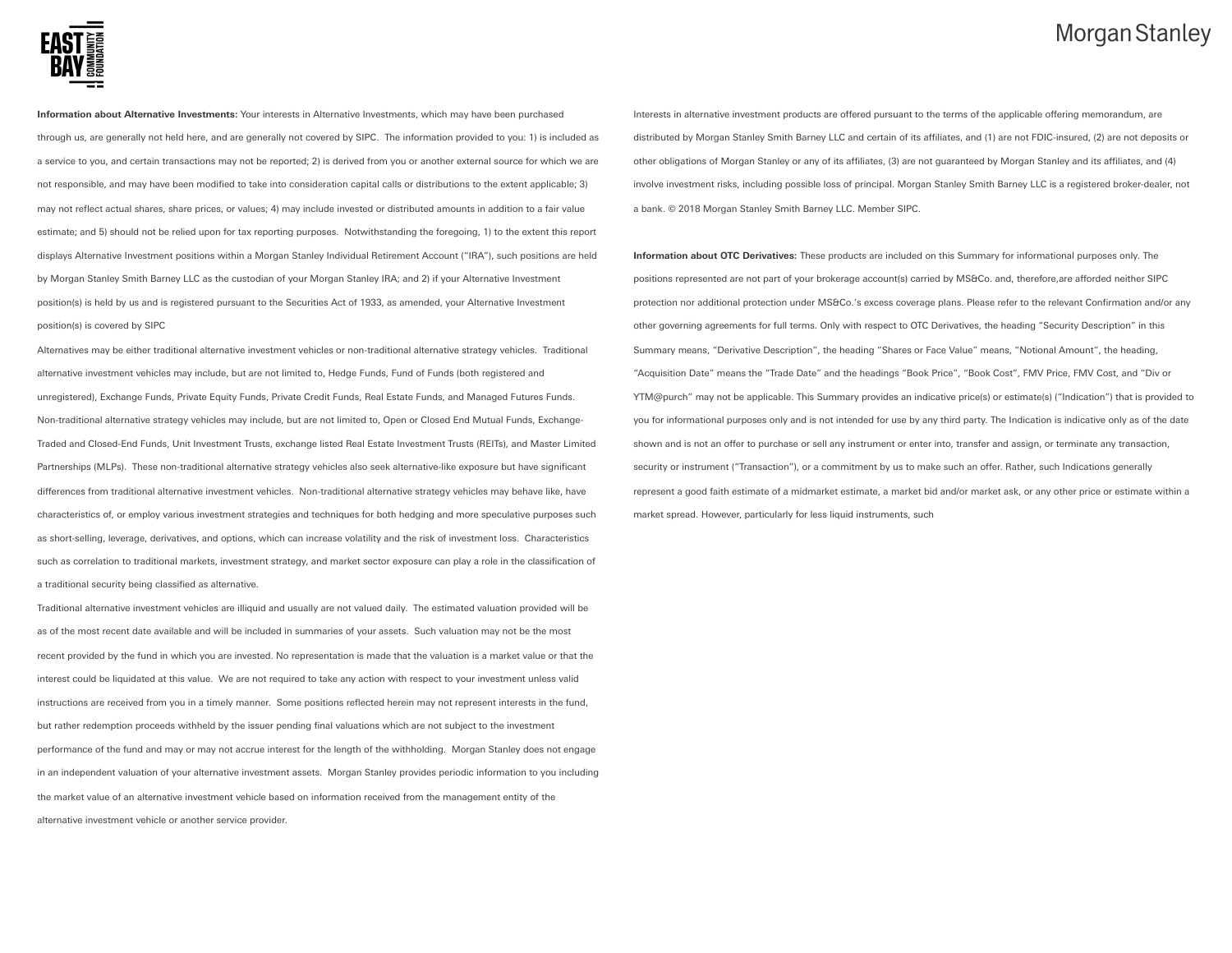

Indications may represent a good faith estimate of a price at which we might be willing to trade to establish or unwind a Transaction with you, subject to conventional assumptions such as normal quantities and normal market conditions. The Indication does not necessarily reflect the price at which a Transaction could actually be effected. You should not assume that the Indication reflects marks provided on the same or similar Transactions to other customers or reflected in our internal bookkeeping or theoretical model based valuations. Certain factors which may not have been assessed for purposes of this Indication, including, for example, the notional amount of these or substantially similar Transactions, credit spreads, underlying volatility, costs of carry, use of capital and profit, may substantially affect the value of any specific Transaction. In addition, such Indications may vary significantly from indicative prices available from other sources or values determined for other purposes such as customer statements or the calculation of collateral or margin requirements. To the extent that such Indications may be based on data and/or information obtained from external sources, we believe any such sources to be reliable but makes no representations or warranties with respect to the accuracy, reliability or completeness of such data and/or information or the Indication. Further, in providing you with this information, we may have assumed and relied upon information provided by you and are under no obligation to verify the adequacy, reasonableness, accuracy or completeness of such information. We have no obligation to continue to provide you with similar information in the future.

**Information about Auction Rate Securities:** For certain Auction Rate Securities there is no or limited liquidity. Therefore, the price(s) for these Auction Rate Securities are indicated as not available by a dash "-" . There can be no assurance that a successful auction will occur or that a secondary market exists or will develop for a particular security.

**Information about Floating Rate Notes:** For floating rate securities, the estimated accrued interest and estimated annual income are based on the current floating coupon rate and may not reflect historic rates within the accrual period. **Information about Pricing of Securities:** The prices of securities are derived from various sources, and do not necessarily represent the prices at which those securities could have been bought or sold. Although we attempt to use reliable sources of information, we can offer no assurance as to their accuracy. Prices of securities not actively traded may not be available, and are indicated by a dash "-".

**Information about Transactions:** Transactions may be included that have not settled during the time period illustrated. Purchase and Sale transactions may have received an average price execution. Details regarding the actual prices are available upon request. The activity date is displayed in the Trade Date field for Morgan Stanley Wealth Management accounts. The activity date provides the date that the transaction was posted to the firm's books and records and may be different from the trade date, which represents the date the transaction was

initiated.

**Bank Deposit Program:** Under the Bank Deposit Program, cash balances held in account(s) at Morgan Stanley Smith Barney LLC are automatically deposited into an interest bearing FDIC-insured deposit account(s), at Morgan Stanley Bank, N.A. and/or Morgan Stanley Private Bank, National Association, each a national bank, Member FDIC, and an affiliate of Morgan Stanley Smith Barney LLC. Detailed information on federal deposit insurance coverage is available on the FDIC's website (https://www.fdic.gov/deposit/deposits/). Cash balances generally include the uninvested cash in a client's account(s) minus certain items such as purchase transactions due to settle within a specified time period, other charges to a client's account(s), and cash balances that are designated as collateral for a client's obligations.

**Certificate of Deposits (CD's):** CDs are insured by the FDIC, an independent agency of the U.S. Government, up to a maximum amount of \$250,000 (including principal and accrued interest) for all deposits held in the same insurable capacity (e.g. individual account, joint account, IRA etc.) per CD depository. Investors are responsible for monitoring the total amount held with each CD depository. All deposits at a single depository held in the same insurable capacity will be aggregated for purposes of the \$250,000 federal deposit insurance limit, including deposits (such as bank accounts) maintained directly with the depository and CDs of the depository held through Morgan Stanley Smith Barney LLC. A secondary market in CDs may be limited. CDs sold prior to maturity are subject to market risk and therefore investors may receive more or less than the amount invested or the face value. Callable CDs are callable at the sole discretion of the issuer. For more information about FDIC insurance, please visit the FDIC website at www.fdic.gov.

**Global Currency Deposits:** Global Currency is available to clients of Morgan Stanley Smith Barney LLC with an eligible brokerage account. Before undertaking foreign exchange transactions, clients should understand the associated risks. Engaging in foreign currency transactions entails more varied risks than normally associated with transactions in the domestic securities markets. Attention should be paid to market, credit, sovereign, and liquidity risks. The foreign exchange transactions and deposits discussed in this material may not be suitable for all clients. The appropriateness of a particular investment or strategy depends upon a client's particular circumstances and objectives. This material does not provide individually tailored investment advice. Clients can review the Global Currency Disclosure Statement at

Global Currency Time and Savings Deposits are held at Morgan Stanley Private Bank, National Association, Member FDIC, and are insured up to U.S. Dollar ("USD") equivalent limits. FDIC insurance does not protect against losses due to exchange rate movements. For more information about FDIC insurance, please visit the FDIC website at https://www.fdic.gov/deposit/deposits/.

http://www.morganstanley.com/wealth/disclosures/pdfs/GC\_Disclosure\_Statement.pdf for more details.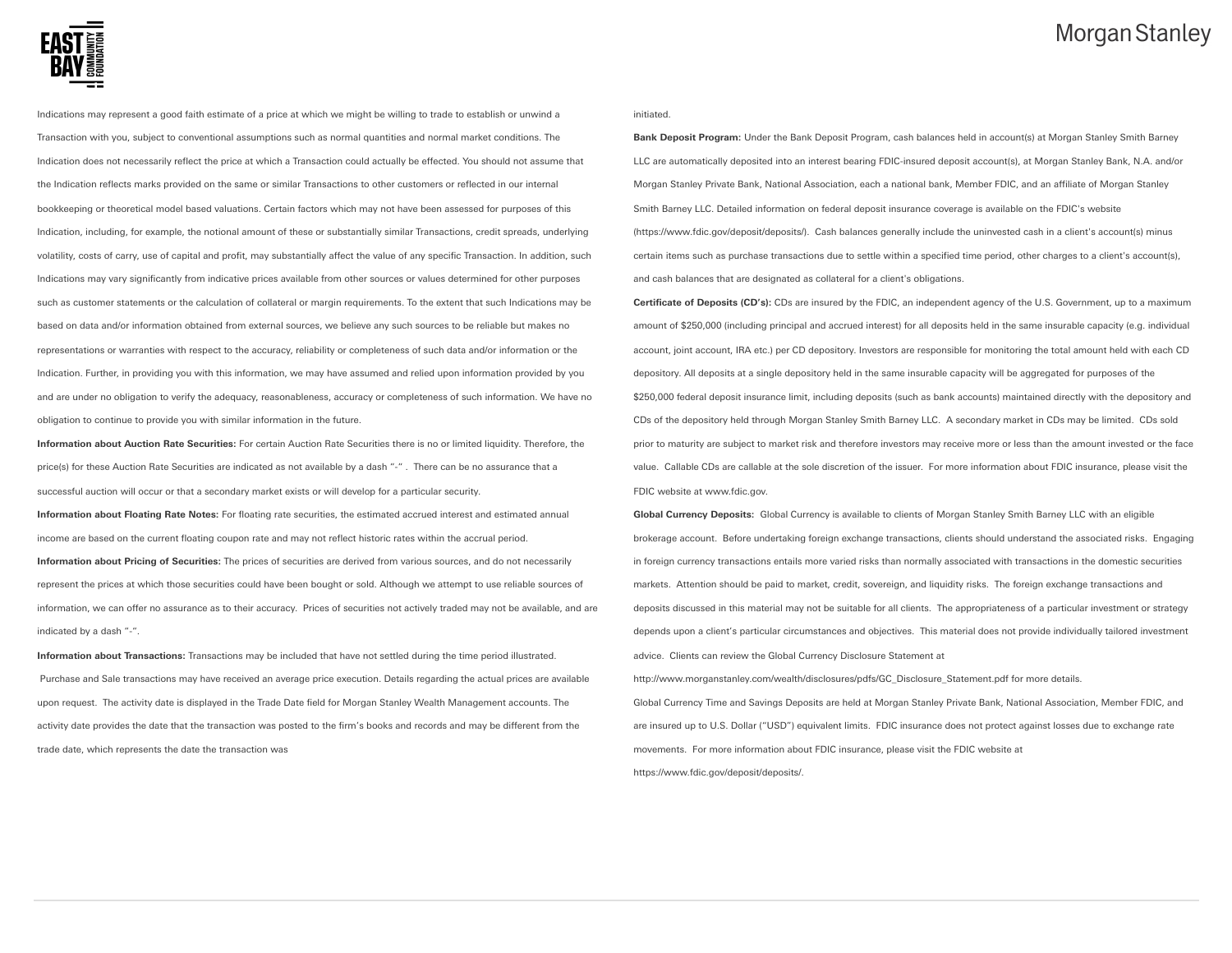

Savings Deposits in some currencies may pay no interest. Morgan Stanley Smith Barney LLC will charge a client a markup for converting USD in the client's brokerage account or foreign currency in a Savings Deposit to another currency, which will reduce the client's net earnings. The markup is the difference or "spread" between the price we pay for a currency and the price at which we sell the currency to a client. Please refer to www.morganstanley.com/wealth-general/globalcurrencyrates for full availability.

**FX Gain/Loss:** Gain and Loss statements will not include foreign currency transactions. Morgan Stanley Wealth Management does not provide tax or legal advice. Please speak with your tax and legal advisors regarding any tax related queries.

**Projected Cash Flows:** Projected cash flows include cash income such as interest and cash dividends, based on current yields as well as return of principal and may include income from Morgan Stanley Wealth Management, Morgan Stanley & Co. and Externally Held accounts when available. These are projections based on historical data and the actual income may be lower or higher than the projections. Projected income for Morgan Stanley & Co. and Externally Held accounts is calculated based upon data obtained from sources that we believe to be reliable, however, Morgan Stanley Wealth Management does not guarantee its accuracy or timeliness. As such, Morgan Stanley Wealth Management recommends confirming projected income information with the custodian institution prior to taking any action.

**Realized/Unrealized Gain and Loss:** The gain and loss information is provided for informational purposes only, may not be complete, is not a substitute 1099 form (or any other appropriate tax form), and should not be used for tax planning or preparation. Gain and loss values are estimates and should be independently verified. We are not responsible for any gain and loss information provided by you or another financial institution. You are responsible for ensuring the accuracy of such information. Market Value and Unrealized Gain/Loss values do not reflect interest accruals and pending dividends, and are provided for informational purposes only and should not be used for tax planning purposes as they may not reflect your actual tax basis.

**Timing of Feeds - Quantity and Market Prices:** Account and Position data for Morgan Stanley & Co. and Externally Held accounts are obtained from sources that we believe to be reliable; however Morgan Stanley Wealth Management does not guarantee their accuracy or timeliness, as such information may be incomplete, condensed, or based on differing points of time. Please refer to the "Valuation Date" for information regarding when the account and position data was last refreshed for purposes of this report. Do not take action relying on this information without confirming its accuracy and completeness.

#### **DEFINITIONS**

**Adjusted Value:** Adjusted value includes distributions and contributions that fall between official reporting periods in displayed and calculated data. Adjusted value is used for updating fund values before the receipt of an official monthly or quarterly report. **Disposed Cost Basis:** The cost basis of a closed tax lot.

**Dollar Weighted Return (DWR/Internal Rate of Return):** A return calculation that measures the actual performance of a portfolio over the reporting period. Since dollar weighted returns include the impact of client contributions and withdrawals, they should not be compared to market indices or used to evaluate the performance of a manager, but can be used to evaluate progress toward investment goals.

**Gross of Fees:** Performance results depicted as "gross" of fees do not reflect the deduction of any wrap fee, investment management fee, trade commissions, and/or other account fees. Your actual returns are lower after deducting these expenses. Please see the Morgan Stanley Smith Barney LLC Form ADV Part 2 Brochure for advisory accounts and/or any applicable brokerage account trade confirmation statements for a full disclosure of the applicable charges, fees and expenses. Your Private Wealth Advisor or Financial Advisor will provide those documents to you upon request.

**Income Received:** Income received includes cash income such as interest, cash dividends and partnership distributions, and may include income from Morgan Stanley & Co. and Externally Held accounts where data is available.

**Net Cash Flow:** The net amount of cash flowing into a position. On the security level, this metric is impacted when the security generates income or expenses, resulting in a portfolio level metric that is not inclusive of income or expenses.

**Net of Fees:** Performance results depicted as "net" of fees shall mean that any wrap fee, investment management fees, trade commissions, and/or other account fees have been deducted. Any other fees or expenses associated with the account, such as third party custodian fees, may not have been deducted. Please see the Morgan Stanley Smith Barney LLC Form ADV Part 2 Brochure for advisory accounts and/or any applicable brokerage account trade confirmation statements for a full disclosure of the applicable charges, fees and expenses. Your Private Wealth Advisor or Financial Advisor will provide those documents to you upon request.

**Non-Taxable:** Any security from which the income generally is not subject to Federal income taxation e.g. Municipal bonds. These securities may be subject to other taxes, including capital gains taxes, the Alternative Minimum Tax and state and local taxation.

**Performance Contribution:** The amount, on a percentage basis, that a given asset has contributed to the growth of the overall portfolio. The sum of the performance contributions of all of the assets in the portfolio is equal to the